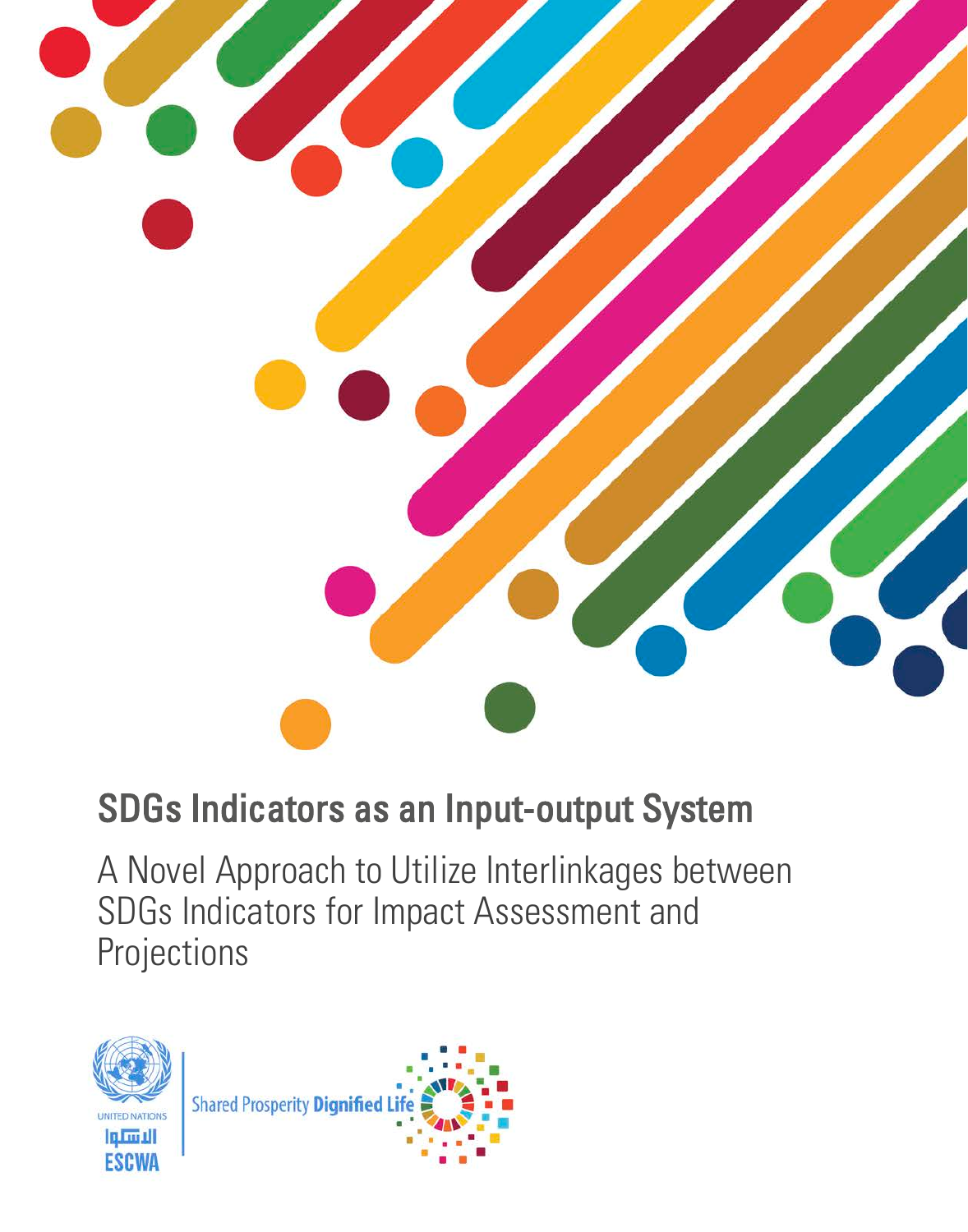



#### **VISION**

ESCWA, an innovative catalyst for a stable, just and flourishing Arab region

#### **MISSION**

Committed to the 2030 Agenda, ESCWA's passionate team produces innovative knowledge, fosters regional consensus and delivers transformational policy advice. Together, we work for a sustainable future for all.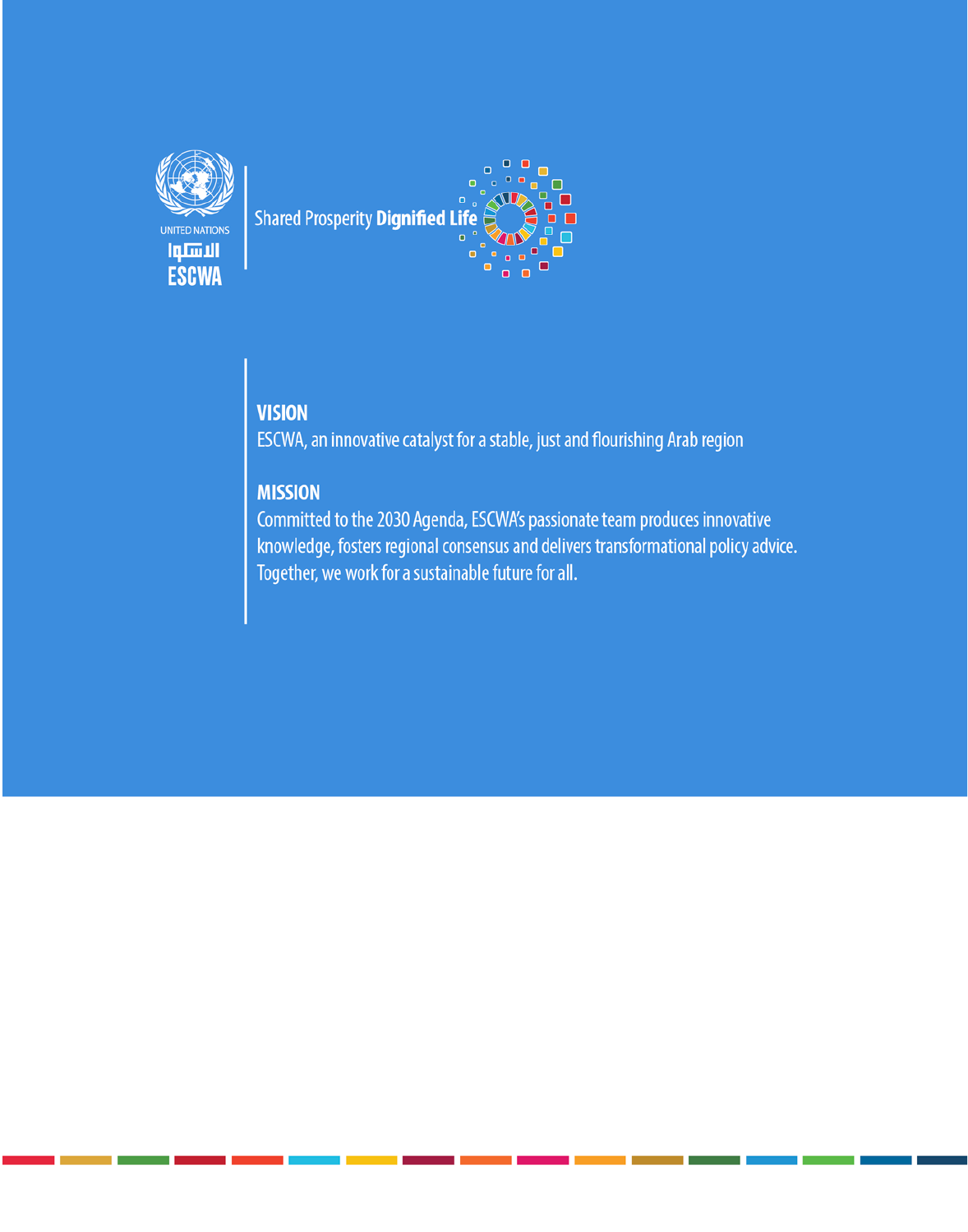E/ESCWA/CL3.SEP/2021/TP.5

**Economic and Social Commission for Western Asia**

# SDGs Indicators as an Input-output System

## A Novel Approach to Utilize Interlinkages between SDGs Indicators for Impact Assessment and Projections

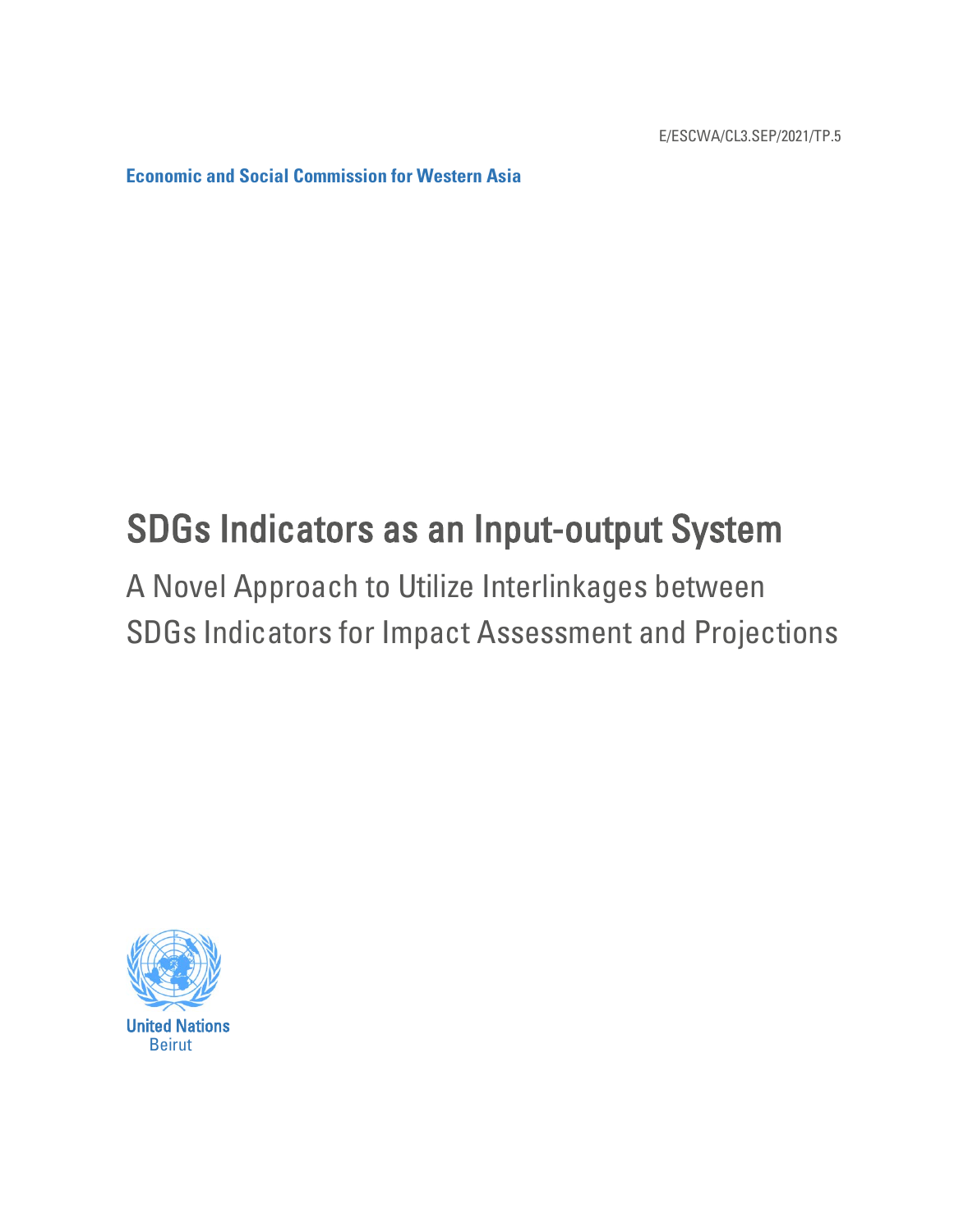#### © 2021 United Nations All rights reserved worldwide

Photocopies and reproductions of excerpts are allowed with proper credits.

All queries on rights and licenses, including subsidiary rights, should be addressed to the United Nations Economic and Social Commission for Western Asia (ESCWA), e-mail: [publications](mailto:publications-escwa@un.org)[escwa@un.org.](mailto:publications-escwa@un.org)

Author: Jan Gaska.

The findings, interpretations and conclusions expressed in this publication are those of the authors and do not necessarily reflect the views of the United Nations or its officials or Member States.

The designations employed and the presentation of material in this publication do not imply the expression of any opinion whatsoever on the part of the United Nations concerning the legal status of any country, territory, city or area or of its authorities, or concerning the delimitation of its frontiers or boundaries.

Links contained in this publication are provided for the convenience of the reader and are correct at the time of issue. The United Nations takes no responsibility for the continued accuracy of that information or for the content of any external website.

References have, wherever possible, been verified.

Mention of commercial names and products does not imply the endorsement of the United Nations.

References to dollars (\$) are to United States dollars, unless otherwise stated.

Symbols of United Nations documents are composed of capital letters combined with figures. Mention of such a symbol indicates a reference to a United Nations document.

United Nations publication issued by ESCWA, United Nations House, Riad El Solh Square, P.O. Box: 11-8575, Beirut, Lebanon.

Website: [www.unescwa.org.](http://www.unescwa.org/)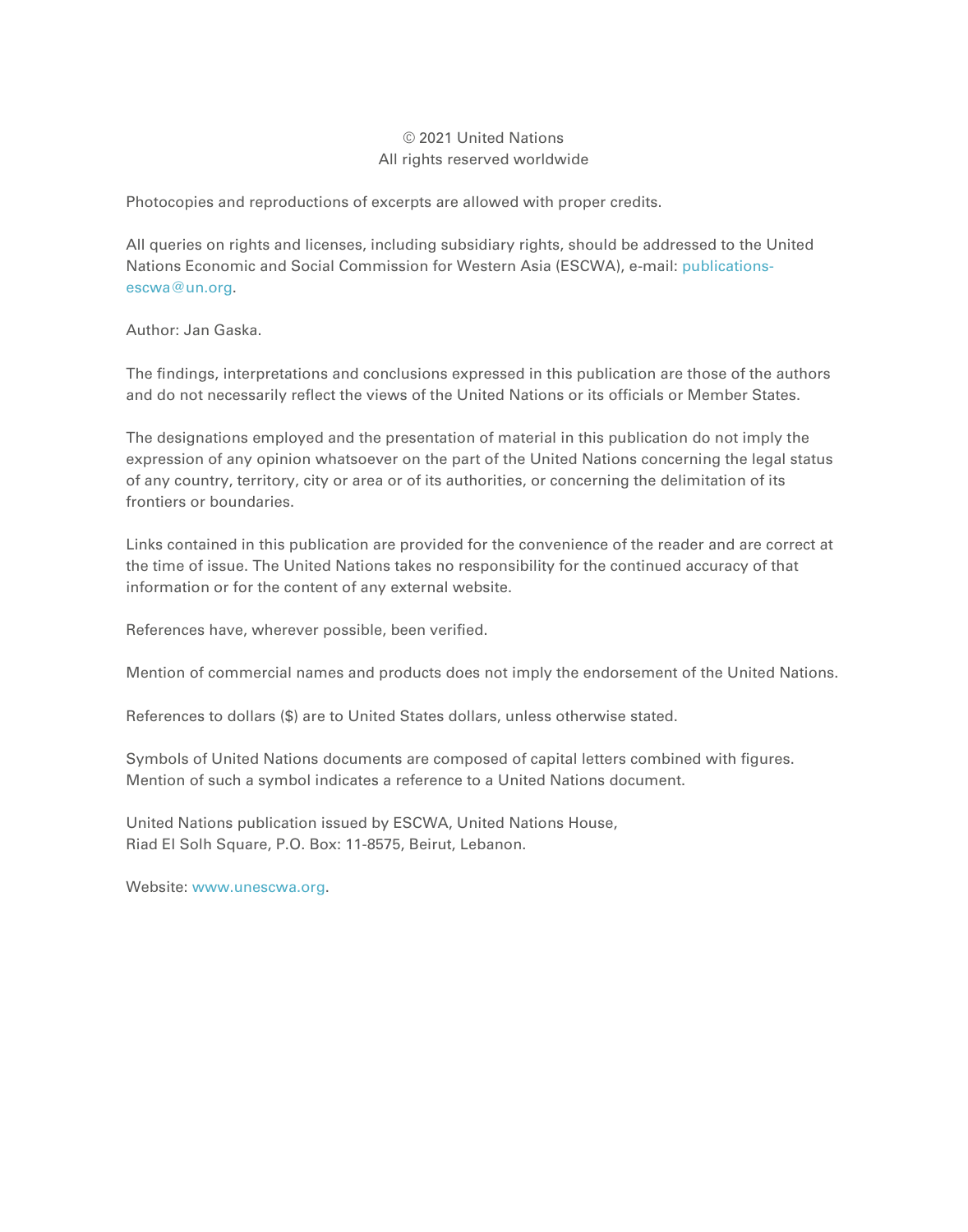#### <span id="page-4-0"></span>Acknowledgements

The present paper was drafted by Jan Gaska, with significant contributions from Nasser Badra, Valentina Calderon-Mejia, and Ahmed Moummi, as part of the ESCWA project on "Interlinkages between SDGs – for use in costing SDGs and impact assessment*"*. The project was carried out under the

direction of Tarik Alami (Leader of the Governance and Conflict Prevention Cluster) and Mohamed Bchir (Chief of the Modelling and Forecasting Section of the Shared Economic Prosperity Cluster). Consultants Janos Abonyi and Viktor Sebestyen provided additional contributions.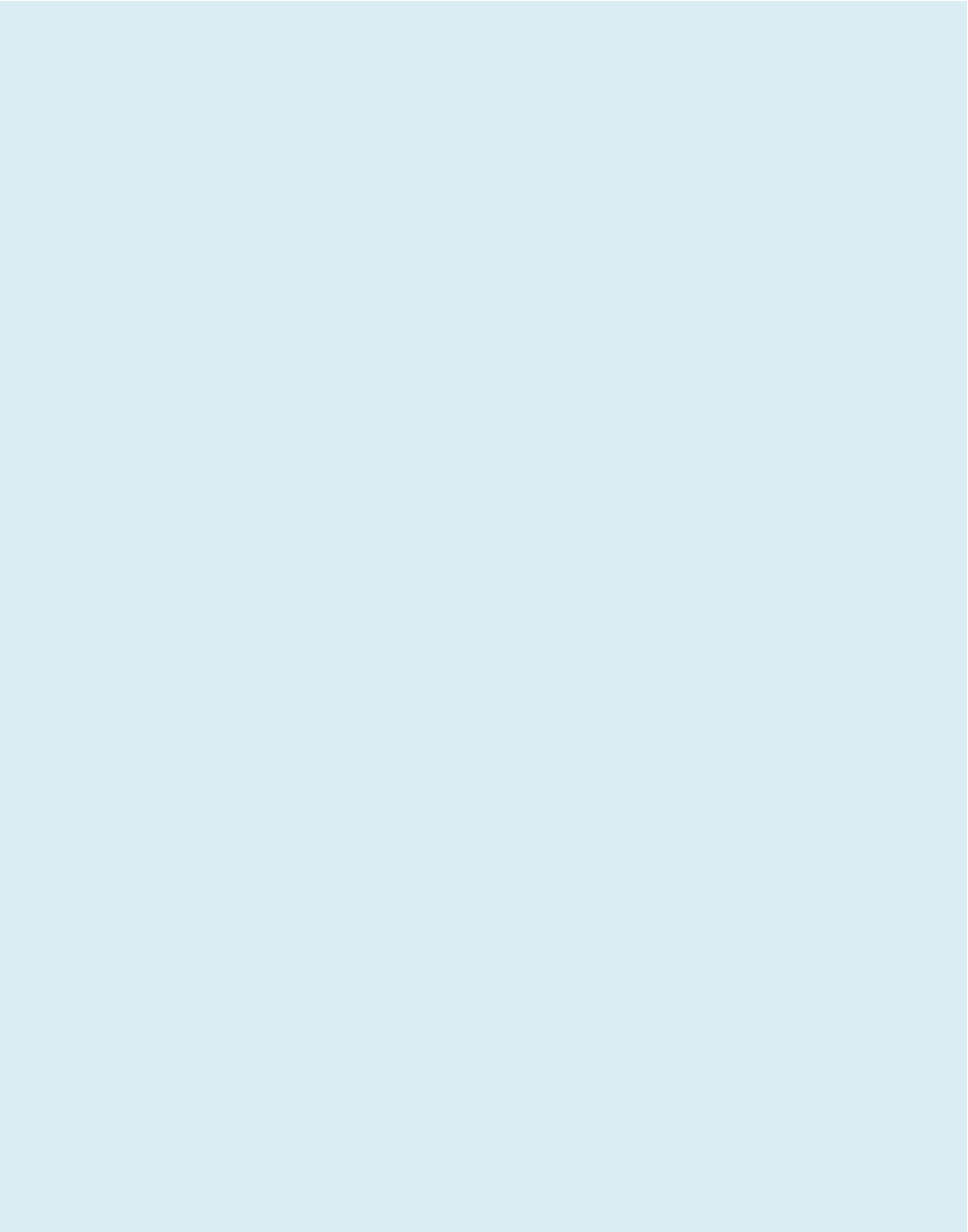## **Contents**

| Acknowledgements<br>Introduction                                                                                                                                                                                                                                                                                                                                    |                |  |  |  |  |
|---------------------------------------------------------------------------------------------------------------------------------------------------------------------------------------------------------------------------------------------------------------------------------------------------------------------------------------------------------------------|----------------|--|--|--|--|
| 1. Interlinkages and factors affecting the SDGs: literature review                                                                                                                                                                                                                                                                                                  |                |  |  |  |  |
| 2. Data and coverage                                                                                                                                                                                                                                                                                                                                                | 7              |  |  |  |  |
| 3. Modelling approach                                                                                                                                                                                                                                                                                                                                               | 10             |  |  |  |  |
| 4. Results<br>A. Interlinkages matrices<br>B. Impact of external variables<br>C. Indicators projection for the Arab countries<br>D. Optimization of SDG expenditures                                                                                                                                                                                                |                |  |  |  |  |
| 5. Conclusions and direction for future research<br>References                                                                                                                                                                                                                                                                                                      |                |  |  |  |  |
| List of figures<br>Figure 1.<br>Graph of interlinkages between different SDGs resulting from interlinkages matrix<br>Figure 2. The number of positive and negative interlinkages for exogenous (policy) variables<br>Exemplary dashboard showing whether a given country achieved a Goal by 2000 and 2015,<br>Figure 3.<br>and if the Goal will be achieved in 2030 | 13<br>14<br>15 |  |  |  |  |

v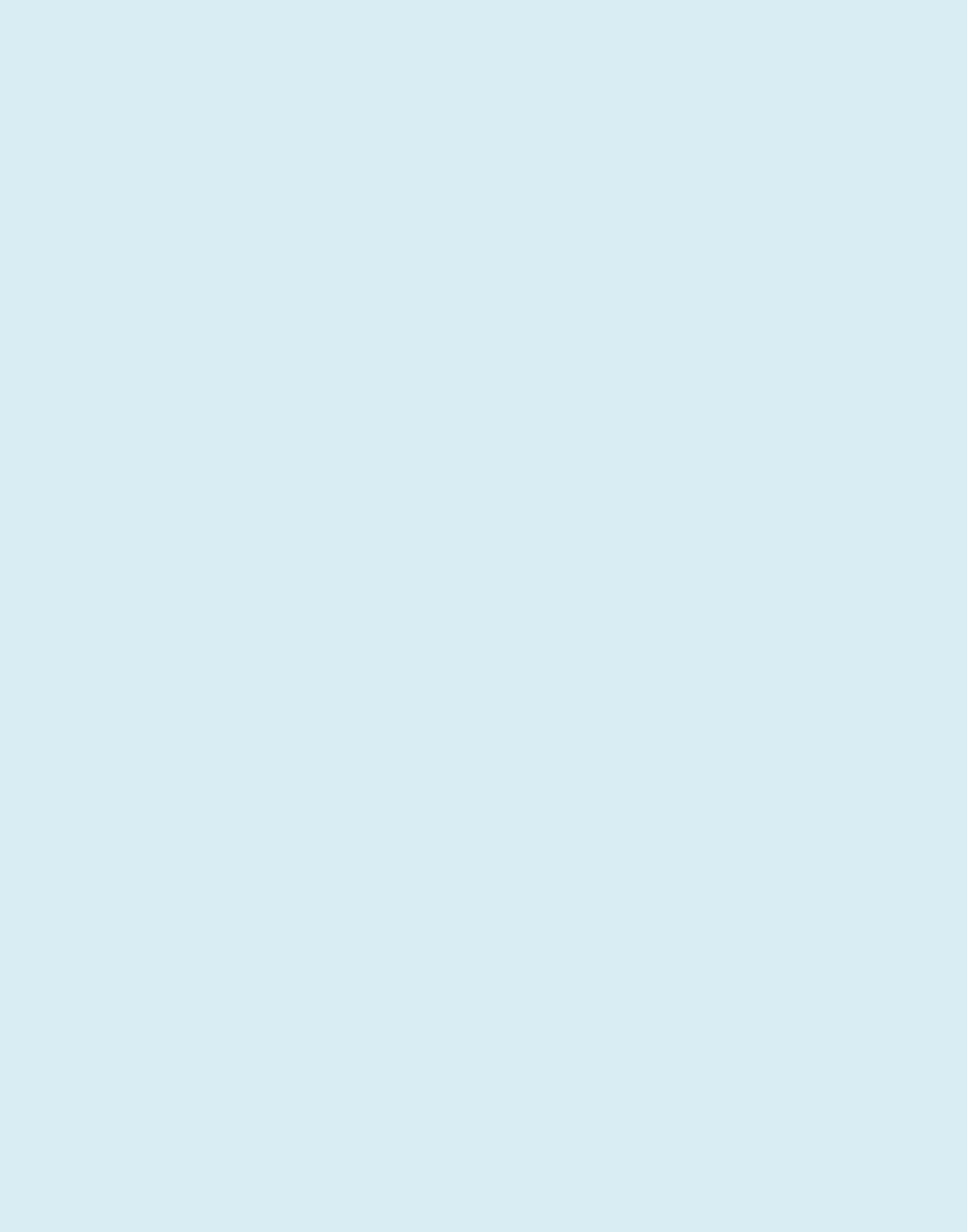### <span id="page-8-0"></span>Introduction

The Sustainable Development Goals (SDGs) focus on economic and social development. There is a vast amount of research aimed at mapping the relationships between the SDGs, using network methods or correlation analysis. However, systematically identifying, characterizing and addressing interactions between sustainable development policy issues remains a challenge. The vast majority of traditional approaches of univariate modelling in network and correlation data analyses have proven relatively reliable and robust in indicating SDG interconnectedness. Nonetheless, they provide little or no information about conditional relations among different SDG indicators; in other words, on the direct impact of one SDG indicator on other indicators considering all other targets. The present paper proposes a novel approach to SDGs interlinkages, motivated by the wellknown input-output methodology for the projections of SDG indicators and impact assessment. Using panel regression analyses, we produce a full interlinkages matrix showing the conditional strength and breadth of interconnectedness between all SDG targets and indicators. The proposed method is twofold. Firstly, all regressions are based on the review of the literature on how indicators are interrelated. Secondly, we maximize the number of observations and the joint significance of our estimates. Accordingly, these regressions yield elasticities estimated by the underlying data-driven process. Furthermore, we show how such a framework

can be used for translating commonly used economic indicators, such as GDP and unemployment, into the projected changes of SDGs indicators, by considering the entire grid of interlinkages. Moreover, this framework can be utilized in a variety of different applications. For example, it can be linked to the computational general equilibrium (CGE) model or used to project the impact of policies on SDGs indicators, given that the influence on exogenous variables is known. Similarly, it can be applied to interlinked SDG costing minimization strategies, once target values and the costs of reaching individual costs are known.

We focus our analysis on the interlinkages of all 17 SDGs, and their related targets and indicators, across the 2030 Agenda for Sustainable Development, using available SDG global data corresponding to 179 countries. To analyse and validate the panel regression analyses results, we first demonstrate the robustness of our panel regression approach in identifying indicator relationships (i.e. consistent results that maximize the sample size and joint significance). Moreover, in a forthcoming paper we demonstrate the coherency of the results by comparing them with regression analyses that utilize simultaneous equation methods (SEM). We further demonstrate why vector autoregressive methods (VAR) are not applicable, and how SEM estimate for a given set of SDG targets are consistent with those estimated via simple panel data methods.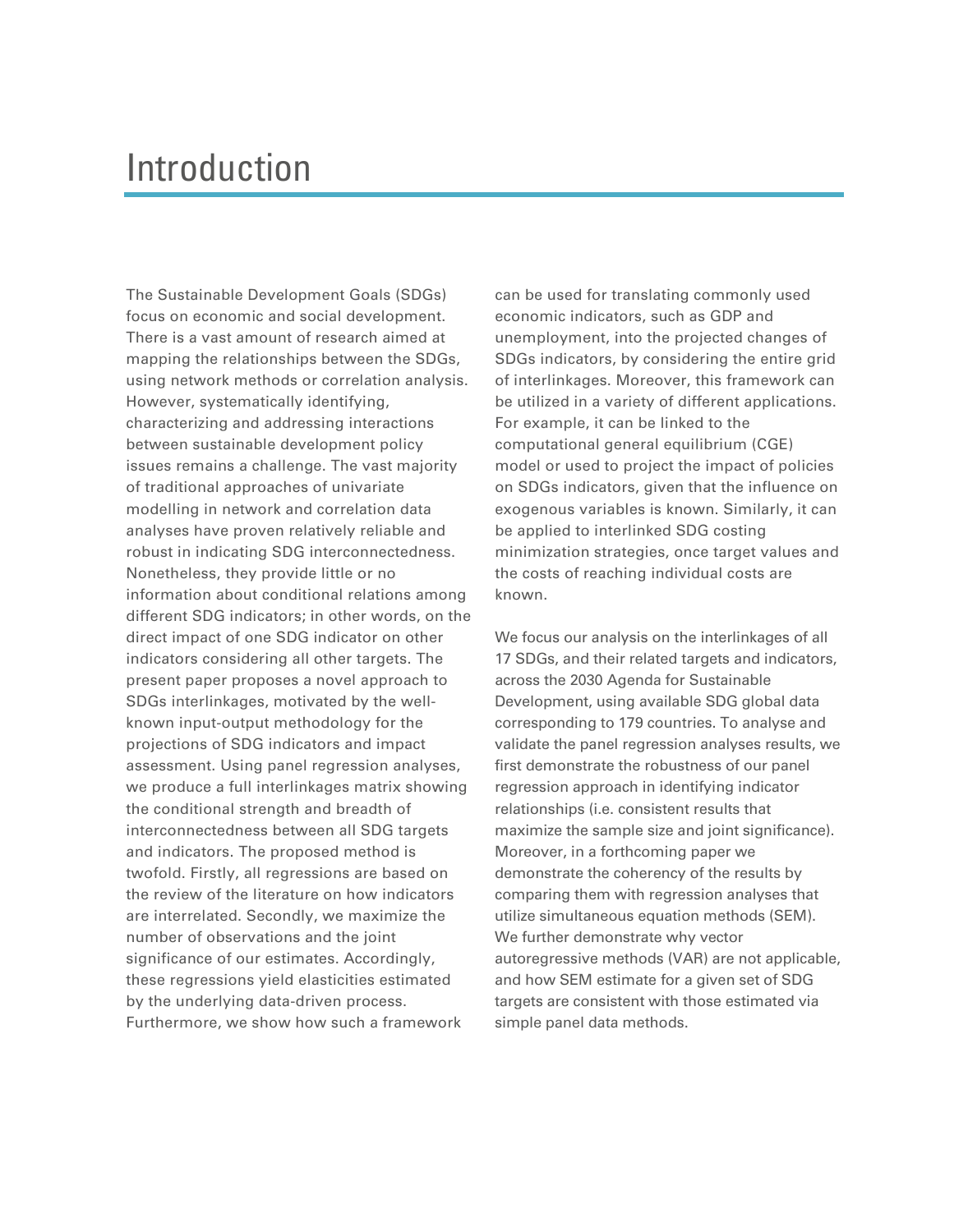### <span id="page-9-0"></span>1. Interlinkages and factors affecting the SDGs: literature review

The first studies that tried to understand the SDGs through the lens of networks appeared in the development literature a decade ago. We use the classification suggested by Ospina-Forero and others (2019), which classifies them into the following two groups: subjective studies that rely on qualitative information (e.g., the conceptual description of the variables); and statistical ones that make use of panel and time series data (countries through time).

The most popular quantitative tool used to analyse interlinkages between SDGs is network analysis. In this method, the correlation between different indicators or a priori information of potential linkages is used to map the SDGs over a graph, which is in turn used to calculate some centrality measures, so as to assess the importance of one indicator over another. Such exercises were pioneered by Le Blanc (2015), who shows how the SDGs are unevenly connected, with some Goals connected to many other Goals through multiple targets, while other Goals are weakly connected to the rest of the system.

Zhou and Moinuddin (2017) use national timeseries data for 51 indicators to create a correlation matrix of SDG targets for each country. Their approach uses social network analysis (SNA) techniques, which rely on an array of centrality measure techniques. Their estimates provide relevant knowledge supporting national priority setting for SDG planning and implementation. Yet, their methodology has the drawback of relying on

short-time series data, thus not allowing for conclusive results on the strength and depth of these associations.

A multidimensional view of development requires well-defined procedures to quantify and operationalize networks of interdependencies between different goals (or their indicators). Following this idea, several studies have attempted to measure such networks through different methods, for example, subjective criteria from expert advice, text mining applied to official documents and names of development indicators, and proximity measures between indicators that are relevant for a given country (Ospina-Forero and others, 2019).

Using these subjective methodologies, the Joint Research Centre (JRC, 2019) reviewed 220 literature sources on SDG relations and their respective interconnectedness and proposed a scale to classify these relationships. They screened the literature to see how different researchers assess the interlinkages. and produced a categorization into 5 categories as follows: for synergies (+1), strong synergies (>+2), trade-offs (-1), strong trade-offs (>-2) and ambiguity (0). The *strength*  of the interlinkage is based purely on the number of entries in the interlinkages database based on literature – if more than one paper indicates that there is either trade-off or synergy, then the interlinkage is classified as "strong". If there is only one observation on given link, the score is equal to one (or minus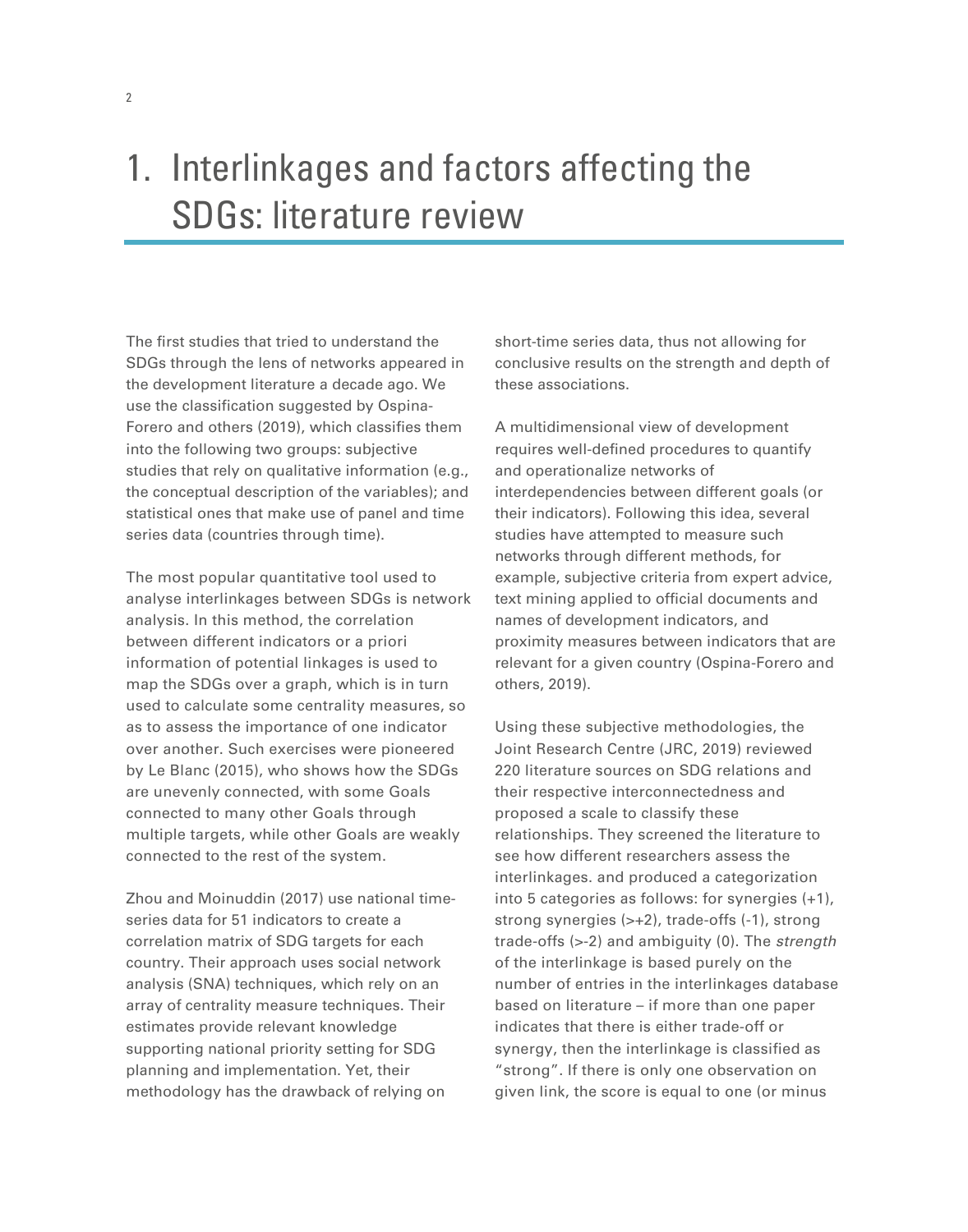one in case of a trade-off), and if there is no consensus, the authors indicate ambiguous relationship. The report classified 73 per cent of the interactions as synergies, however the level of the disagreement among queried literature was around 50 per cent (JRC, 20[1](#page-10-0)9).<sup>1</sup>

Another study by the International Council for Science evaluated the relationships between the four SDG targets. These interlinkages were identified using a simple dynamical model that investigates the combined outcomes of direct efforts at tackling each Goal and the indirect effects on progress due to network effects (Dawes, 2019). The study proposes unequal, targeted reallocation of direct efforts to achieve these goals. The report included detailed analysis of four SDGs and their interactions with other goals: SDG 2: Zero Hunger, SDG 3: Good Health and Well-being, SDG 7: Affordable and Clean Energy, and SDG 14: Life below Water. The scale ranges from +3, which applies when one goal or target is very reinforcing of others, to -3, which applies when goals and targets conflict with each other. A score of 0 indicates neutral interaction. Their findings suggest there are 238 positive, 66 negative and 12 neutral associations (Griggs and others, 2017). The association of these 5 SDGs with the other goals (1, 4, 5, 6, 8, 9, 10, 11, 12, 13, and 15) were analysed in order to attain the policy integration. In the study the relations to SDGs 16 and 17 have been neglected as these goals are considered as preconditions for the achievement of the other goals (Tosun, 2017).

In a similar vein, Nerini and others (2019), using a consensus-based expert elicitation method appraised the status of scientific evidence concerning relationships between one set of 58

commitments on climate change and their effects on each of the 169 Targets of the 2030 Agenda.[2](#page-10-1) The report concluded that that action to achieve 72 targets across 16 Goals could be undermined by climate change. Specifically, climate change will affect the achievability of goals relating to material and physical wellbeing such as prosperity and welfare, poverty eradication and employment, food, energy and water availability and health. Moreover, climate change also undermines efforts to achieve justice and equality across the world.

The importance of expert knowledge in the interpretation of SDG interrelations is undisputable. In Cook (2019), an analytical decision framework was adopted to assess and rank SDG targets on the basis of their "urgency", "systemic impact" and "policy gap". Moreover, a benchmarking of indicators, the benefits of system and network analyses of linkages between targets, and the policy coordination and the mapping of shortcomings is also discussed (Allen and others, 2019a).

Several applications show the benefits of these type analyses. In the case of Iceland, Cook and others (2019) examines the tourism sector based on the knowledge of four theme-based focus groups made up of expert participants. A total of 32 goal synergies and 11 trade-offs have been identified. In yet another example, Blomstedt and others (2018), show how the links between SDGs can be used to guide multisectoral partnerships on child health. Understanding these interlinkages of health in the development of health systems and public wellbeing have provided crucial information for public policy formulation. The role of the evidence-based decision making has been identified as a key message in these examples.

<span id="page-10-0"></span>Dashboard presenting visualizations of the findings is available at https://knowsdgs.jrc.ec.europa.eu/interlinkages-visualization.

<span id="page-10-1"></span><sup>2</sup> The process involved an expert-driven search for published studies in academic and peer reviewed grey literature' (e.g. reports published by international organizations).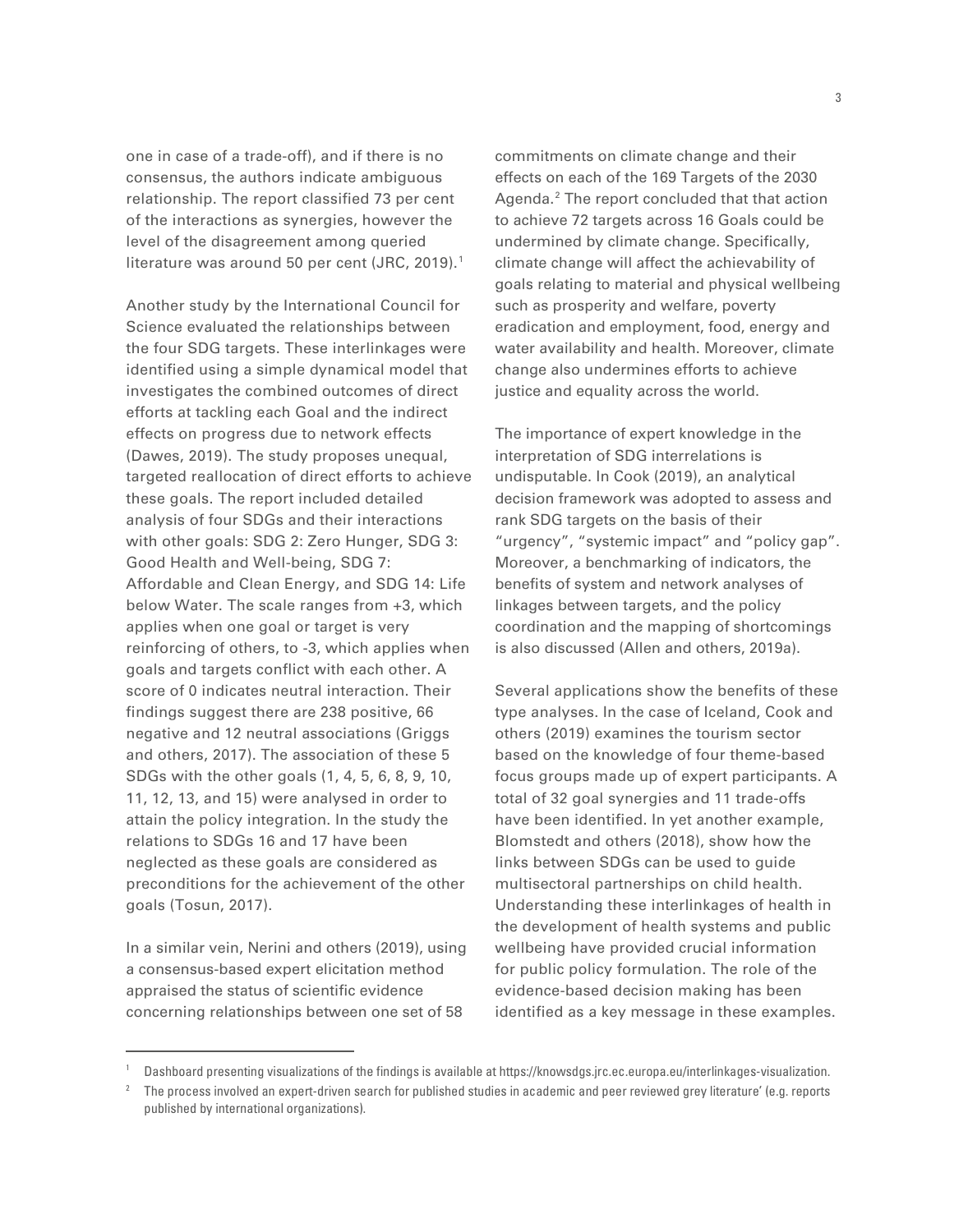While the depth of discussion of SDGs and its relationships varies, the contribution of academic papers and the media has been thoroughly examined using network analysis. For example, Yeh and others (2019), uses network analysis, and find that SDG 3 and SDG 10 shared the highest attention in the media and in academia, while some apparent gaps happened to SDG 5. Moreover, SDG 3-10 were identified as leaders in terms of pairs of interlinkages; more prominently, SDG 8 and SDG 5 have strong connections with several SDGs for the academia and the media, respectively. The SDG-2-6-7 combination or "water-energy-food" nexus was found to be the most frequent combination of three SDGs in the academia. Importantly, SDG 3 was recognized as the unifying theme when seeking to acquire evidence-based knowledge for integrated implementation of the SDGs.

To produce subnational analysis, Kunčič (2018) examines a classification system for grouping the Arab countries together based on characteristics most relevant to sustainable development goals (SDGs). His results show that countries move often from a better to a worse group or vice versa, implying that different and SDG-specific sub regional groups should be used for work on each individual SDG. Examining the overlap of cluster memberships by countries through a network perspective further identifies the most tightly knit country groups. The implications of findings are relevant for informative monitoring of SDGs on the sub regional level, as well as policy recommendation sharing for and between similar countries, and enhancing peer learning capacity.

In the case for SDG 14, the integration of literary knowledge and expert opinions has been shown. Singh and others (2018), use an integrated approach to demonstrate that SDG 14 targets are strongly linked to all other SDG

targets, and in particular, that two of these targets (out of seven in total) are most closely related to the overall SDGs. This study highlights the importance of the oceans in [achieving sustainable development.](https://www.sciencedirect.com/topics/engineering/achieving-sustainable-development) The rapid assessment framework can be applied to other SDGs to comprehensively map out the subset of targets that are also pivotal in achieving sustainable development.

In the case of SDG 7, Nerini and others (2018), identify 113 targets requiring actions to change energy systems, and published evidence on 143 synergies and 65 trade-offs, required to achieve SDG 7. Their study displays compelling evidence of the need to better organize, connect and extend this evidence, to help all actors across sectors work together to achieve sustainable development.

Zelinka and Amadei (2019) adapt the Nilsson and others (2016) evaluation system (indivisible, reinforcing, enabling, neutral, constraining, counteracting, cancelling), and produce a doublecausality matrix of 17 goals, which can be used to prioritize SDGs (based on the priority indices). In this approach SDG 16, SDG 12 and SDG 17 got the highest priority scores. Relationships can be translated into system dynamics models, which allows the understanding of the relationships between goals. Integrated consideration of the global interconnected system model and planetary boundaries shows that while the global safety margin continues to decline, the SDG agenda is unlikely to materialize by 2030 (Randers and others, 2019). These research highlights the importance of analysing temporal changes in the SDG system. The role of interventions is critical for mapping the system behaviour, that can be studied using scenario analysis. For example, Allen and others (2019b), show that for Australia, the Sustainability Transition scenario results in 70 per cent rapid and balanced progress towards SDG targets by 2030.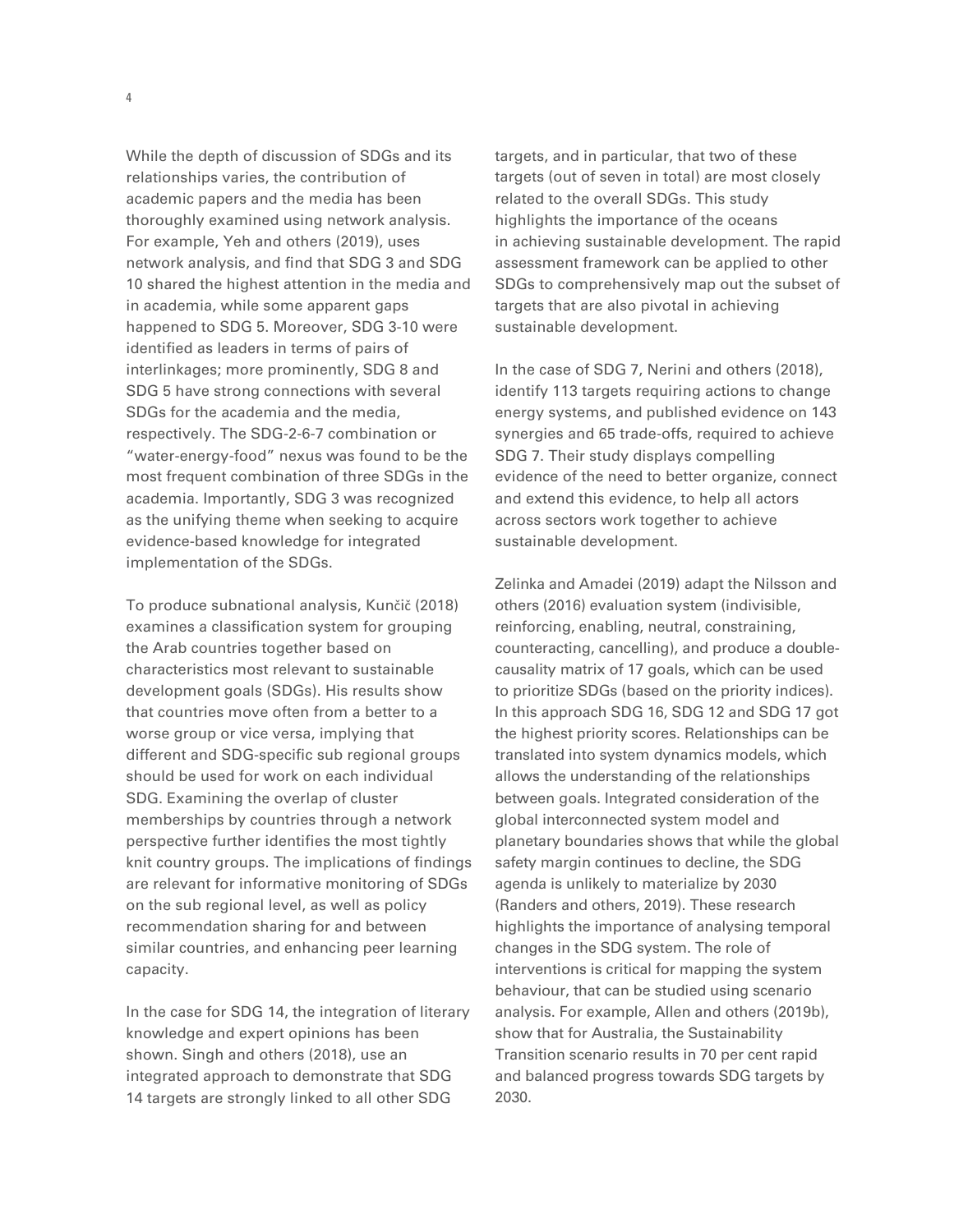Barbier and Burgess (2019), estimate the possible trade-offs and complementarities in attaining the various SDGs, using an analytical model to estimate the welfare effects of progress in attaining one SDG while accounting for interactions in achieving other SDGs. Their paper assesses quantitatively progress in the SDGs over 2000-2016 at the global level and for low-income countries. Using a representative indicator for each goal, they estimate the welfare changes for improvements in No Poverty (SDG 1) net of any welfare gains and losses in attaining each of the remaining 16 goals. Their results suggest that the net gain of poverty reduction is doubling globally, but not at the same pace for lower income countries. Such an analysis helps policy makers prioritize improvements towards one goal or set of goals and show explicitly the net gains and losses for achieving one goal while impacting others.

More recently, The SDG interaction networks have been estimated using global time series data of SDGs for countries with different income levels. Lusseau and Mancini (2019) used global time series of SDG indicators for countries with different income levels indicating that the tradeoffs arising from these SDG interactions are a key hurdle for SDG implementation. Their estimates suggest limiting climate change, reducing inequalities and responsible consumption are key hurdles to achieving 2030 goals across countries. Focusing on poverty alleviation and reducing inequalities will have compound positive effects on all SDGs.

Time series analyses of SDG indicators and targets also provide important insights on how these different goals are interlinked. Sebestyen and others (2019), develop a network-based model to study interlinked ecological, economic, environmental and social problems to highlight the [synergies](https://www.sciencedirect.com/topics/social-sciences/synergy) between policies, plans, and programs in environmental strategic planning. They propose a methodology for the data-

driven verification and extension of expert knowledge concerning the interconnectedness of the sustainable development goals and their related targets. They develop a multilayer network model based on the time-series indicators of the World Bank open data over the last 55 years. Their results illustrate an objective and data-driven view of the correlated variables. Moreover, their methodology allows for the estimation of causal relationships.

Pradhan and others (2018) use another datadriven approach, to identify synergies and trade-offs across SDG using official SDG data from 227 countries. They classify a significant positive correlation between the pairs of indicators as a synergy, while a significant negative correlation is classified as a trade-off. They in turn rank synergies and trade‐offs between SDGs pairs on global and country scales in order to identify the most frequent SDG interactions. For a given SDG, positive correlations between indicator pairs were found to outweigh the negative ones in most countries. Among SDGs the positive and negative correlations between indicator pairs allowed for the identification of particular global patterns. More precisely, SDG 1 (No poverty) was found to have a synergetic relationship with most of the other goals, whereas SDG 12 (Responsible consumption and production) is the goal most commonly associated with trade‐ offs. They conclude that attainment of the SDG agenda will greatly depend on whether the identified synergies among the goals can be leveraged.

These papers highlight the importance of a multidisciplinary approach and the underrepresentation of governmental and human development related goals (Van Soest and others, 2019). The simulations of combined SDG policies-based analysis help to understand the causal relationships across multiple SDG policies; while the qualitative and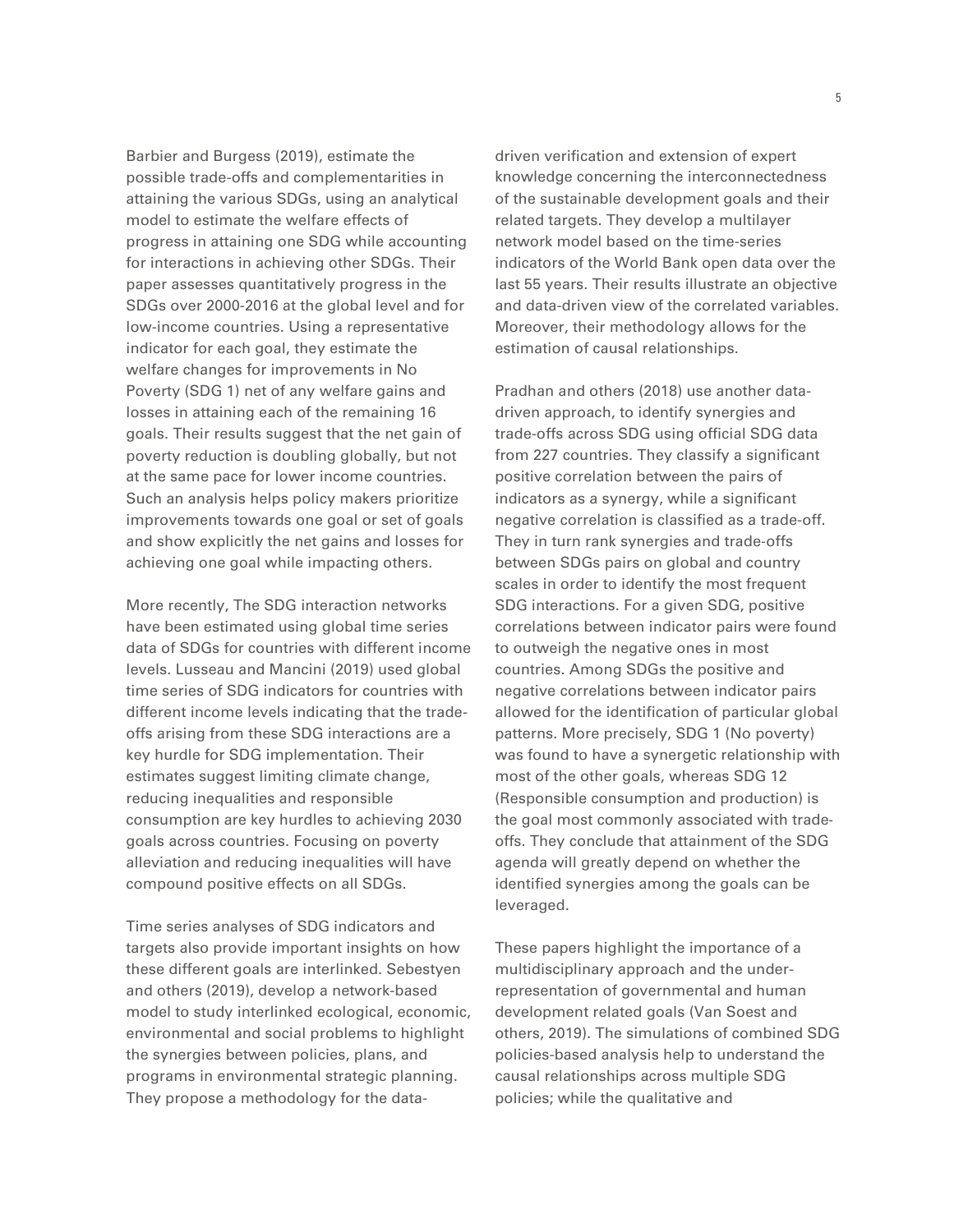semiquantitative methods complement the results of simulation-based studies (Pedercini and others, 2019). Indeed, the interconnectedness of these goals requires cross-sectoral processes to achieve policy coherence in the successful implementation the 2030 Agenda (Breuer and others, 2019). These interactions depend on key factors such as geographical context, resource endowments, time horizons and governance (Nilsson and others, 2018). Moreover, these interactions vary greatly country by country, and rely on specific goals, urging for greater international cooperation (Scherer, 2018).

A study by the Institute for Global Environmental Strategies (IGES) showcases this multidisciplinary approach analysing nine countries through the theme of energy (IGES, 2017), The results highlight that contextual dependencies need to be considered, possible ways forward for both policymaking and the scientific community (McCollum, 2018). The need for evidence-based and science-based approaches to SDG implementation is clearly emphasized by a community of experts and policymakers now facing the challenge of implementing SDGs in a simultaneous, coherent and integrated manner (Allen and others, 2019b).

Thus far, the literature has found compelling evidence of the importance of understanding the interlinkages across indicators and targets of the SDG agenda, as well as highlighting the importance of taking multidisciplinary approaches to better comprehend how to guide the policy dialogue. Yet, the efforts have fallen short, as different network analyses summarized in this section, have only recognized the assessment of interlinkages in isolation, not allow for quantitative assessment clearly depicting how a unit change in one indicator will affect others. This paper adds to the literature as it proposes a novel approach to SDGs interlinkages motivated by the wellknown input output methodology for the projections of SDG indicators and impact assessment. Using panel regression analyses, we produce a full conditional interlinkages matrix showing the strength and breadth of interconnectedness between all SDG targets and indicators. Furthermore, we show how such framework can be used for translating the commonly used economic indicators such as GDP and unemployment onto the projected changes of SDGs indicators, by considering the entire grid of interlinkages. In the next sections we present in detail availability of data and the modelling methodology.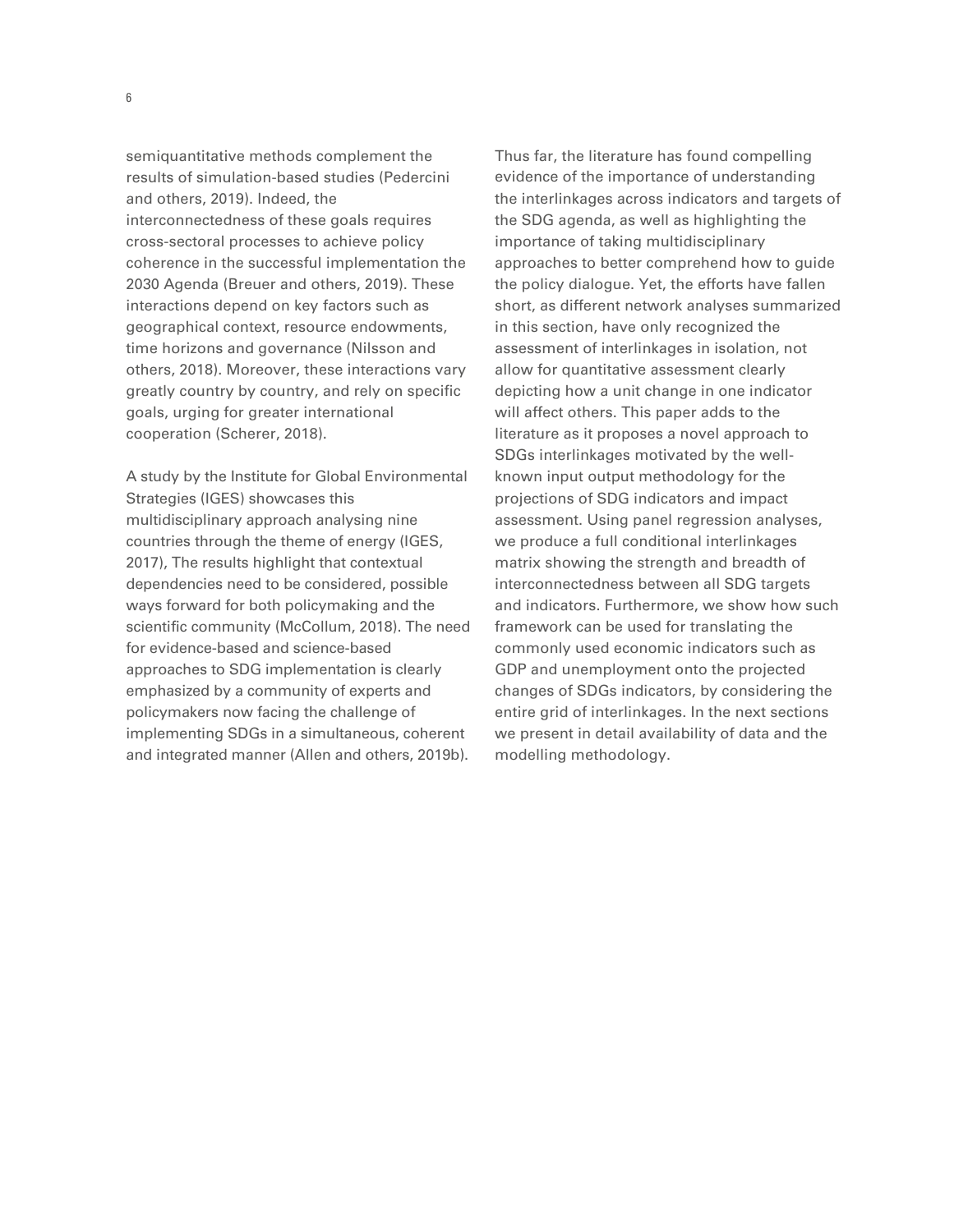### <span id="page-14-0"></span>2. Data and coverage

The main challenge we faced in this paper is accessing a comprehensive dataset for all SDG targets and indicators that allows for the estimation of a full interlinkages' matrix showing the strength and breadth of interconnectedness between all SDG targets and indicators. We started the analyses using data from the Global SDG Indicators Database. This database provides access to data compiled through the United Nations System in preparation for the Secretary-General's annual report on "Progress towards the Sustainable Development Goals". The version released on 14 October 2020 contains over 1.4 million observations. However, this is not the number of unique observations, as several indicators and their data are repeated.<sup>[3](#page-14-1)</sup> The Global SDG Indicators Database is updated quarterly – in March, June/July, September and December. However, and despite the efforts carried out by the United Nations, national governments, this data set still has major gaps. We started our analyses by understanding the comprehensiveness of these data, as well as the potential data gaps that can be supplemented using other reliable sources.

The United Nations Statistical Commission requested the Inter-Agency and Expert Group on Sustainable Development Goal Indicators (IAEG-SDG) in its resolution 48/101 (l) "to develop detailed guidelines of how custodian agencies and countries can work together to contribute to the data flows necessary to have harmonized statistics" for global SDG data reporting. While General Assembly resolution

A/RES/70/1 clearly states that "national ownership is key to achieving sustainable development" and therefore "the global review will be primarily based on national official data sources", other data sources might be necessary in order to close gaps or even validate and adjust existing data.

While the National Statistics Offices are the custodian agencies of the SDGs, agencies such as UNDP, UNICEF and the World Bank have partnered with national governments working closely to support the reporting of these indicators. At the 7th Meeting of the Inter-Agency and Expert Group on SDG Indicators (IAEG-SDGs) in April 2018, UNDP, UNICEF and World Bank jointly proposed to enable and facilitate the reporting of SDG a number of indicators, within an expanded scope of their role as partner agencies, without assuming custodianship of the indicator. Furthermore, the responsible international agency has been requested to indicate whether the national data were adjusted, estimated, modelled or are the result of global monitoring, for each value of an indicator.

We complement the data from the United Nations Global Database using data from several custodian agencies. These new sources increased the number of available indicators by 30 per cent. Moreover, we identified longer time series for a large number of indicators.

The following are the most relevant data sources used:

<span id="page-14-1"></span> $3$  For the complete list of the indicators that are repeated in the indicator framework please see https://unstats.un.org/sdgs/indicators/indicators-list/.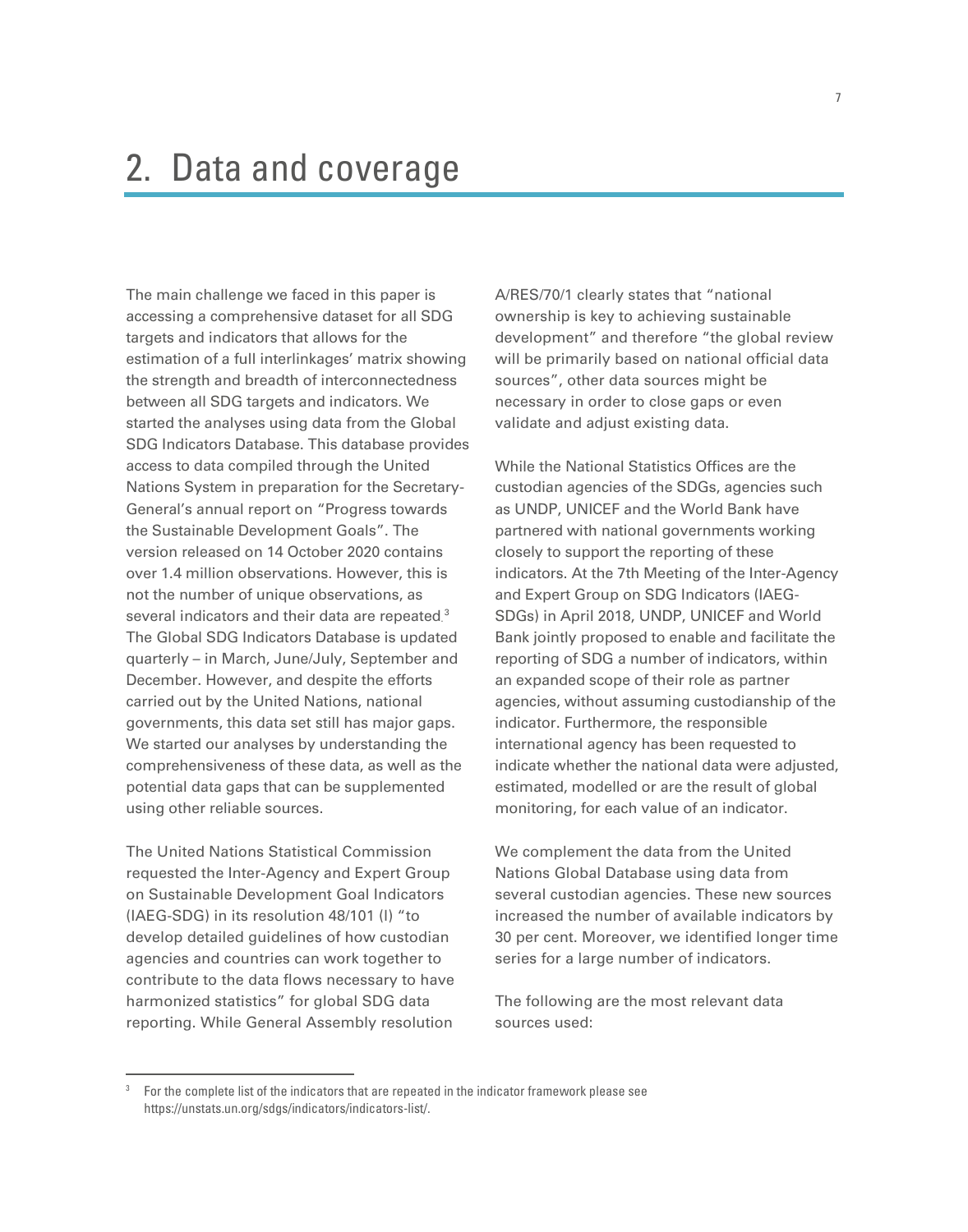• United Nations Global SDG Indicators Database:

https://unstats.un.org/sdgs/indicators/databas e/ The context of the Sustainable Development Goals (and its indicators) is based on data from the United Nations Global Database. The database contains indicators for all 17 goals (and 169 targets). The geographical coverage of the database means 315 different geographical units, but the amount of data available varies considerably country by country and noncountries (e.g. regional geographical units) were excluded. Our rule of thumb for including the given indicator in the database was the country coverage greater than 100 and more than average of 5 observations per country. This resulted in selection of 135 indicators. Unfortunately, not all targets could be reflected (though there are indicators for each goal);

- World Bank Open Data: 17,000 indicators from the World Bank databases, including: Development Africa Development Indicators; Doing Business; Education Statistics; Enterprise Surveys; Global Development Finance; Gender Statistics; Health Nutrition and Population Statistics; International Development Association – Results Measurement System; World Development Indicators; and the Worldwide Governance Indicators. These indicators include information from over 256 countries and regions, since 1960 (with gaps);
- **IMF open data:** The IMF publishes a range of time series data on IMF lending, exchange rates and other economic and financial indicators. The main source for policy measures was IMF. We used the IMF data on expenditures by function (COFOG), but the country coverage is relatively poor, even if we considered the fact that for some countries there is information at the general government level and for some there is information on indicators for Central

Government or Budgetary Central Government level;

- World Economic Outlook Dataset: We used WEO (World Economic Outlook) database as a source of data for broad macroeconomic indicators as GDP, GDP *per capita* or GDP *PPP.*
- UNICEF: The Progress for Every Child in the SDG Era 2020 dashboard and analysis below measure countries' progress on the 44 child-related SDG indicators using the latest available pre-COVID data;
- Human Development Report Office **Statistical Data (UNDP):** The Human Development Report (HDR) Statistical Annex is regarded as a useful compendium of human development statistics. Traditionally, the HDR carries tables with the Human Development Index (HDI) and other composite indices and their component indicators; as well as several tables with theme-related indices and indicators. The Human Development Report Office (HDRO) is a data user. It does not collect data directly from national statistical systems but uses indicators produced by United Nations entities and affiliates with mandate for data collection, compilation and dissemination.
	- Such Agencies include the United Nations Department for Economic and Social Affairs (UNDESA), the UNESCO Institute for Statistics (UIS), the United Nations Children's Education Fund (UNICEF) and the World Bank. For composite indices that account for distributions across population, micro data from international surveys and databases are used (Demographic Health Surveys, Multiple Indicators Cluster Surveys, Luxembourg Income Study database, International Inequality Distribution Database, etc.).

We then proceeded to interpolate the data when observations were found across non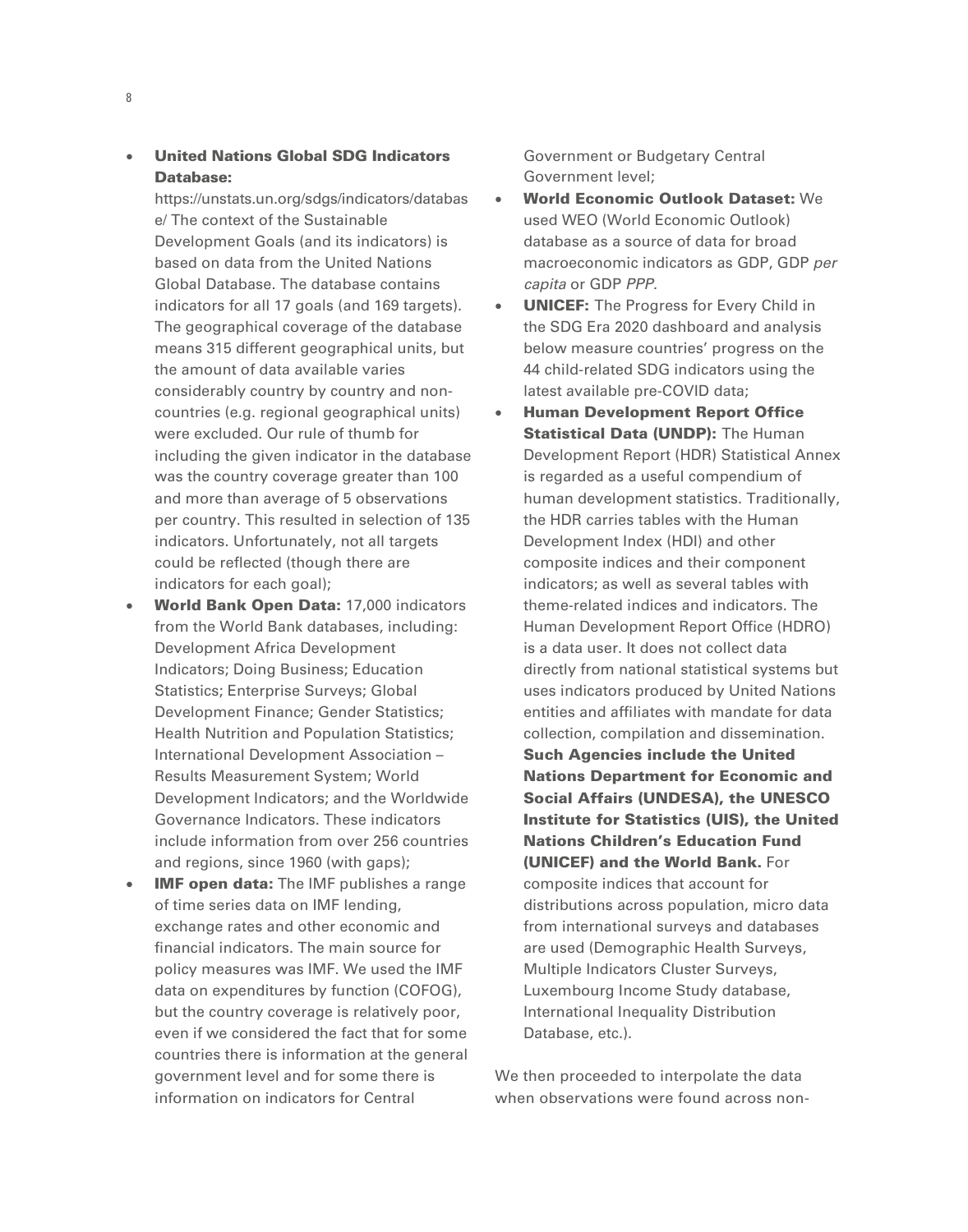consecutive years. We use natural cubic spline interpolation to create to replace missing values. This method calculates intermediate data between known values by conceptually drawing a cubic spline between two adjacent known values. Despite our efforts to have long and complete time series on all indicators and

targets gaps still remain, as coverage for some indicators and targets is more readily available in some countries relative to others. In the next section we present the modelling approach and how the use of all these data contributes to a better understanding of how SDGs targets and indicators are interlinked.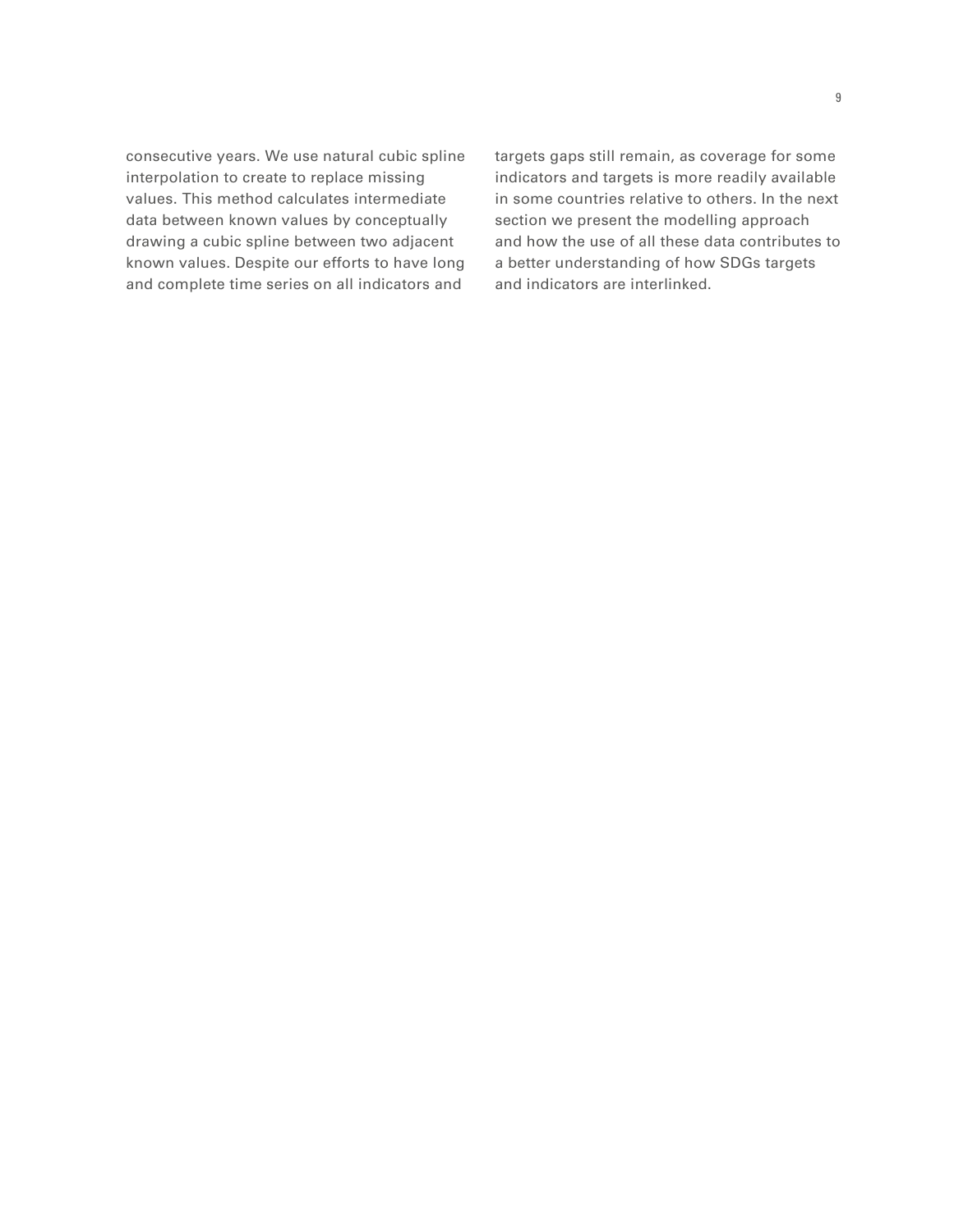### <span id="page-17-0"></span>3. Modelling approach

Our motivation in this paper is to estimate the interlinkages between sustainable development goals targets and indicators, understanding that to achieve a desired level of these goals (target or indicator) or an "output", a series of "inputs" need to be combined. A production function describes the relationships between these inputs and how they interact to produce a given output. For instance, to eradicate poverty, given country need productive economy (measured with GDP *per capita*), good quality of education and healthy labour market (reflected in low unemployment). Therefore, to "produce" reduction in poverty indicators, given country need to put some "inputs" – high GDP *per capita*, decent values of education indicators and low unemployment rate. However, improvements in these areas support also other SDG – e.g. high education expenditures support achievement of literacy goals, and low unemployment rates will in turn influence for example, the number of injuries at work, or will help to reduce informality of the economy. Moreover, reduction of poverty will contribute to the fall in inequalities and should reduce adolescent birth rate.

These relationships closely resemble inputoutput system – The paper adopts a log-linear regression model formulated sequentially from the Solow's neo-classical growth theory and standard Cobb-Douglas production function.

In this paper, we try to estimate the interlinkages between sustainable development goals into the matrix that will resemble standard input-output matrix for the economy and estimate the values of the coefficients,

measuring the strength of the interlinkages conditional on the value of other indicators. Such matrix allows estimating these interlinkages (which are quite well researched in the literature), but also allow exploring issues that can be resolved using the standard input output framework, such as:

- How much do I need to reduce unemployment to reduce poverty by one percentage point and how it will affect other SGGs indicators?
- How much do I need to increase GDP *per capita* to reduce the proportion of people living in slums, considering interlinkages between poverty, unemployment and area of residence?
- How increasing health expenditures affects SDGs indicators, for example those related to poverty?
- How should resources be allocated to achieve the SDG, assuming the individual costs and associated values of targets and indicators is known?

In the standard input-output tables apart from the intermediate inputs, there are also production factors engaged – land, capital, labour etc. In our case, we do not know the amount of capital engaged to achieve each goal. Instead, we use expenditures on different categories as a percentage of GDP and GDP *per capita* to measure *per capita* expenditures on various services. Among these indicators, we included the following measures based on data availability and statistical significance on the interlinkages between indicators and different policy measures: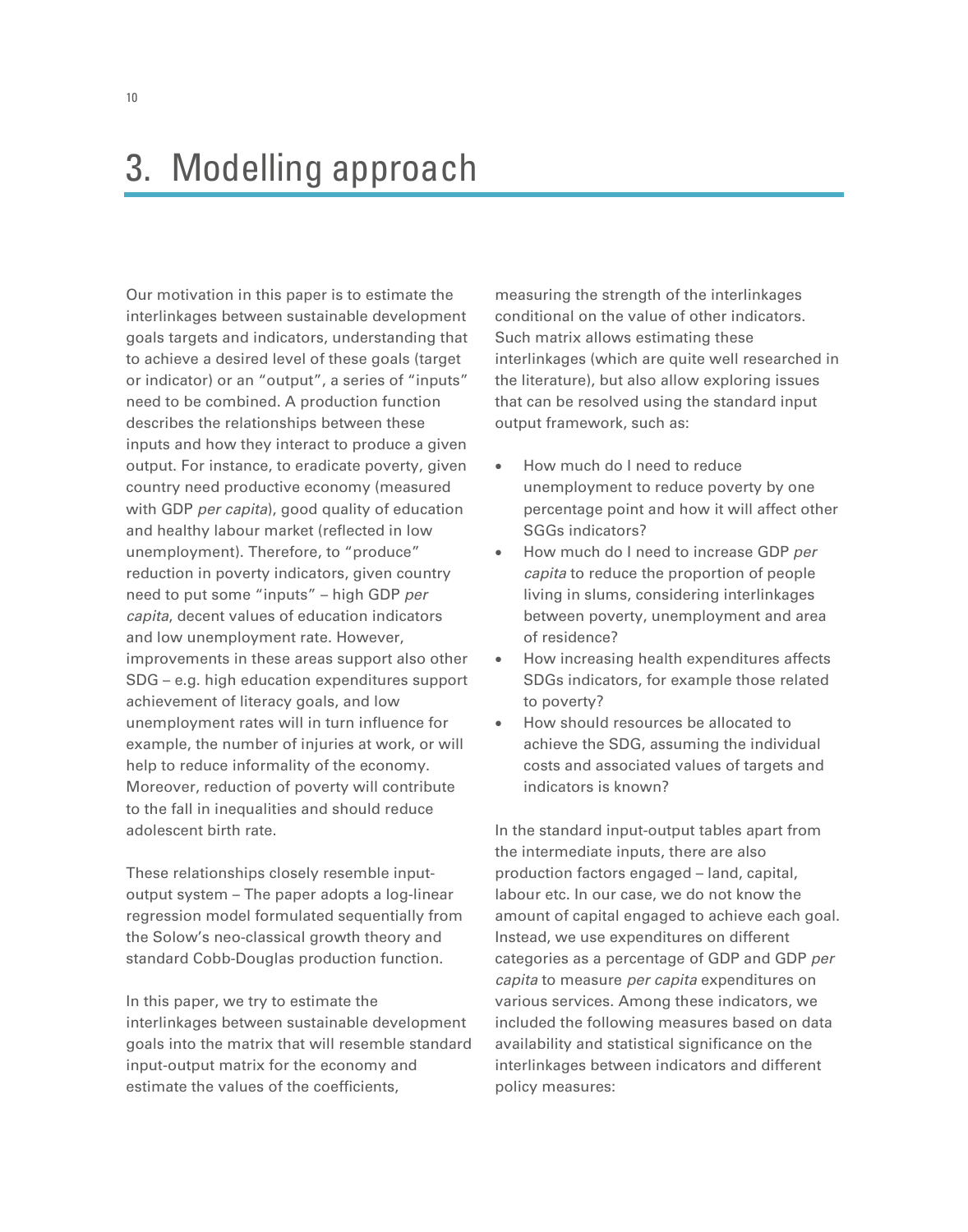- GDP per capita (USD);
- Expenditure on environment protection (percentage of GDP);
- Investment (percentage of GDP);
- Population;
- Government expenditures (percentage of GDP);
- Unemployment rate;
- Households consumption (percentage of GDP);
- Expenditure on public order and safety (percentage of GDP);
- Expenditures on military services (percentage of GDP);
- Expenditure on general public services (percentage of GDP);
- Health expenditures (percentage of GDP);
- Expenditure on economic affairs (percentage of GDP);
- Gov't education expenditure (percentage of GDP);
- Expenditure on social protection (percentage of GDP);
- Expenditure on housing and community amenities (percentage of GDP);
- Research and development expenditures (percentage of GDP).

To populate the matrix with elasticity coefficients, we adopted production function approach as a starting point. For this purpose, we used the Cobb-Douglas production function, where the value of given indicator is explained as:

$$
x_i = A_i \prod_{j \neq i} x_i^{\alpha_{ij}} \prod_{k \in F} f_k^{\beta_{ik}} \tag{1}
$$

Where  $x_i$  is indicator i,  $f_k$  is intervention measure k and  $\alpha_{ij}$  and  $\beta_{ik}$  are elasticities. Such production function can be linearized to:

$$
\log(x_i) = \sum_{j \neq i} \alpha_{ij} \log(x_j) + \sum_{k \in F} \beta_{ik} \log(f_k) + \gamma_i \tag{2}
$$

Therefore elasticities  $\alpha_{ij}$  and  $\beta_{ik}$  can be easily organized to matrices, such that we have:

 $log X = A log X + B log Y$  (3)

Where  $X$  is vector containing logged values of SDGs indicators for given country and given year,  $A = [\alpha_{ij}]$  is the square matrix containing all pairwise elasticities between different indicators and  $B = [\beta_{ik} \quad \gamma_i]$  is the matrix with elasticities of indicators to intervention measures (including constant) and  $Y$  is the vector containing logged values of all the intervention measures (and 1 to reflect constant). With such approach, the values of  $X$  can be calculated as:

$$
log X = (I - A)^{-1} B log Y \tag{4}
$$

These will show, how the values of indicators  $X$ will react to the changes to  $Y$ , including interlinkages between SDGs.

This concept is very simple, but the most challenging task is to estimate the matrices  $A$  and . Ideally, they should be estimated at country-bycountry basis, as these functions may be slightly different in the real world depending on the individual country characteristics. On the other hand, behavioural rules underlying these relationships should be universal and estimation on the full sample should be more robust. Nevertheless, we do not have enough empirical data to estimate such function individually for each country.

To estimate the matrices, we wanted to use as much data as possible and apply panel regression models. However, as the list of indicators as well as intervention measures is quite long, including full list will result in overfitting the model and due to the various coverage for different indicators there may be even too few observations to estimate the model. To avoid this problem, we decided to adopt the following procedure: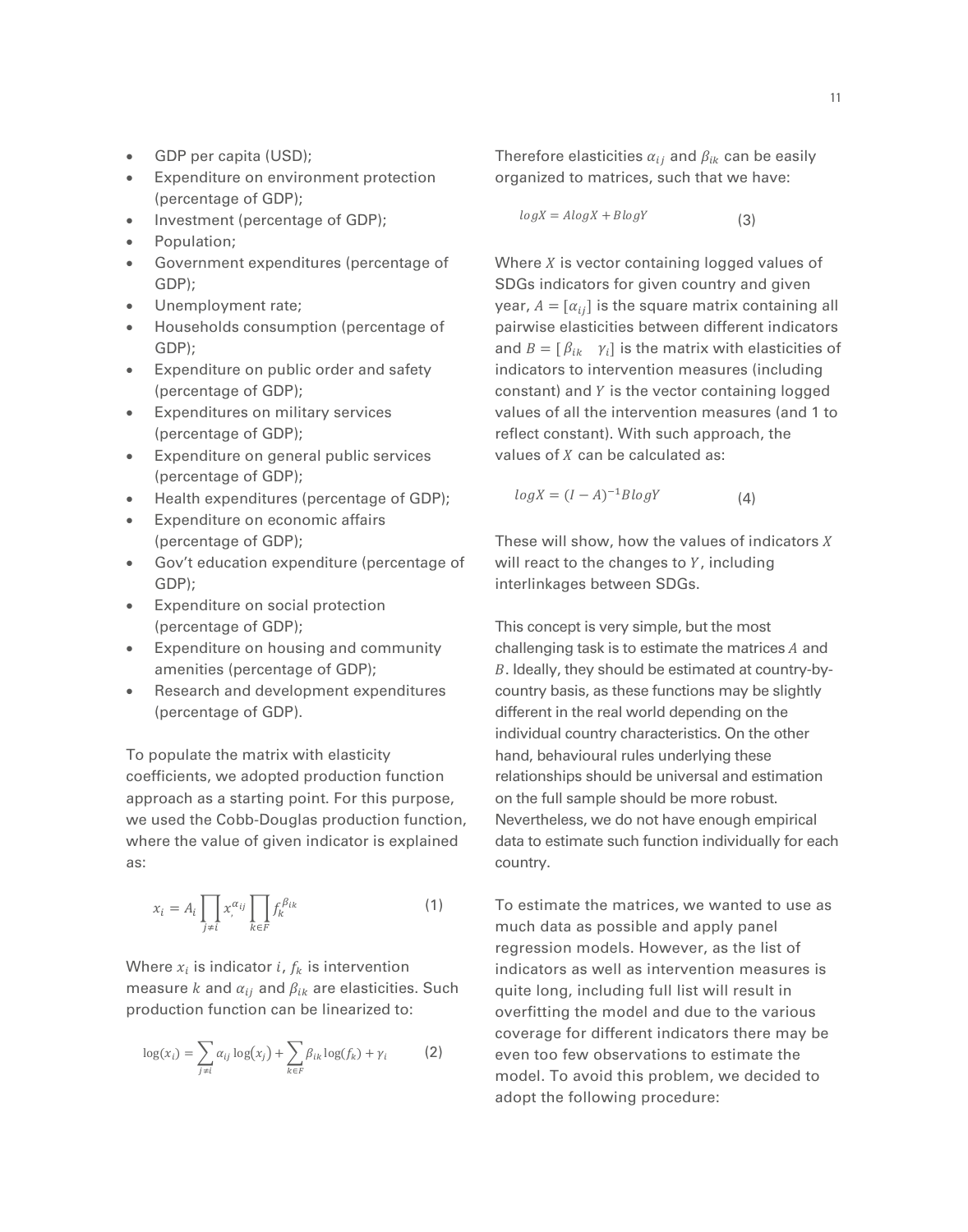- 1. We started from the potential interlinkages between different SDGs as listed by the United Nations Statistics Division. Also, ESCWA experts defined interlinkages of SDGs to intervention measures. These allowed to create initial list of independent variables for each indicator. The list of potential interlinkages is presented in annex I.
- 2. We ran standard OLS stepwise regression on the full dataset with quite low significance level for addition to the model (0.1).
- 3. Such list of automatically selected independent variables was a starting point for further removal of corelated variables to remove collinearity problems. For this

reason, the number of indicators for each target was limited to 1. Without this limitation, the number of indicators would have been much larger.<sup>[4](#page-19-0)</sup>

- 4. Variables were plugged into the random effect panel regression model. The random effect model is used to leverage on heterogeneity across countries.
- 5. Coefficients from such models were arranged into  $A$  and  $B$  matrices.

This method is far from perfect, but it allows for quite fast and consistent development of econometric models for all the considered indicators, even if their number is quite large (in our case it was 135 indicators with enough data coverage).

<span id="page-19-0"></span><sup>&</sup>lt;sup>4</sup> In the extended version of the matrix, there are 583 possible indicators. In this case, however, the decision on the selection of potential independent variables must be made.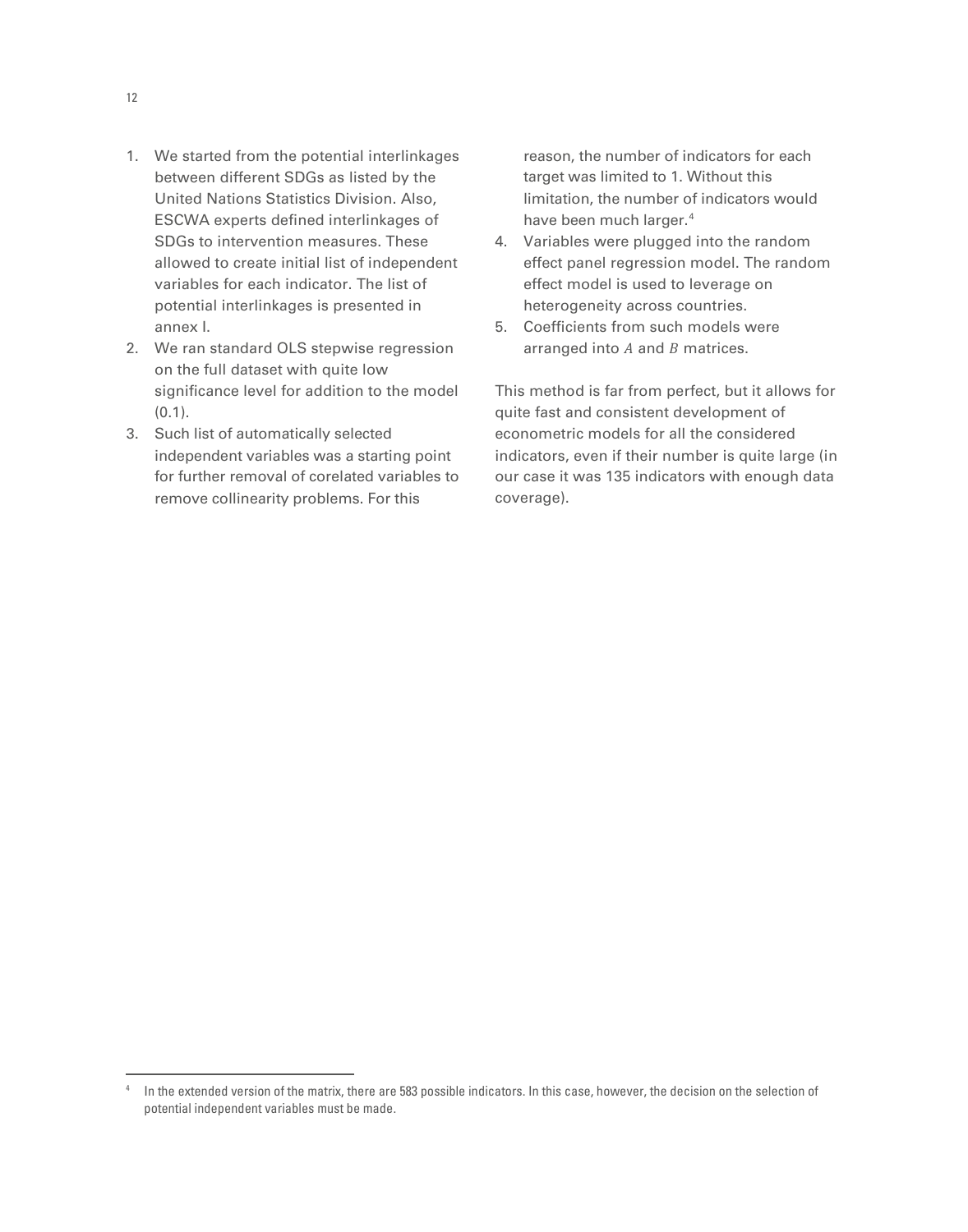#### <span id="page-20-0"></span>4. Results

#### <span id="page-20-1"></span>A. Interlinkages matrices

In total, we considered 135 SDGs indicators. We used GLS random effects panel data estimation as implemented in Stata software. As the number of indicators is quite large, presentation of the results is quite challenging task. In this paper, we will show the matrix of interlinkages graphically and the matrix of interlinkages is relegated to annex II. Instead, [figure 1](#page-20-3) shows the picture of interlinkages. Most of the observed relationships were positive, which means that achievement of given target reinforces achieving other goals. However, in some cases, such, as targets 4.2 and 4.5 or 8.6 versus 4.c, there are trade-offs between SDGs, meaning that increase in one indicator would hinder the achievement of other goals. In most cases, such relationships reflect the trade-off between quantity and quality, but otherwise, these interlinkages should be examined on case-bycase basis.

#### <span id="page-20-2"></span>B. Impact of external variables

In this model apart from the interlinkages, we aim at the assessment of the impact of other (exogenous) indicators (policy variables) on achieving the SDG targets. Among these indicators, there are several indices that are general (like GDP, unemployment and population) and can have some impacts on most of the indicators and there are some that are target-specific (like outlays on education,

health or R&D) that can affect only indicators that are related to specific area. Furthermore, some of the SDGs indicators are, in fact, the outcome of government unilateral and sovereign decision – therefore it would not make sense to formulate any predictions for their values. Nevertheless, they can enter the equations for other indicators as the dependent variables. The matrix of these coefficient is part of annex II.

<span id="page-20-3"></span>Figure 1. Graph of interlinkages between different available countries)



Source: Developed by ESCWA.

Note: The width of interlinkages depicts the number of indicators between targets that are interlinked, and the opacity depends on the strength of the strongest interlinkage (the value of the coefficient). Red lines indicate positive interlinkage (synergy), while blue – negative interlinkage (trade-off).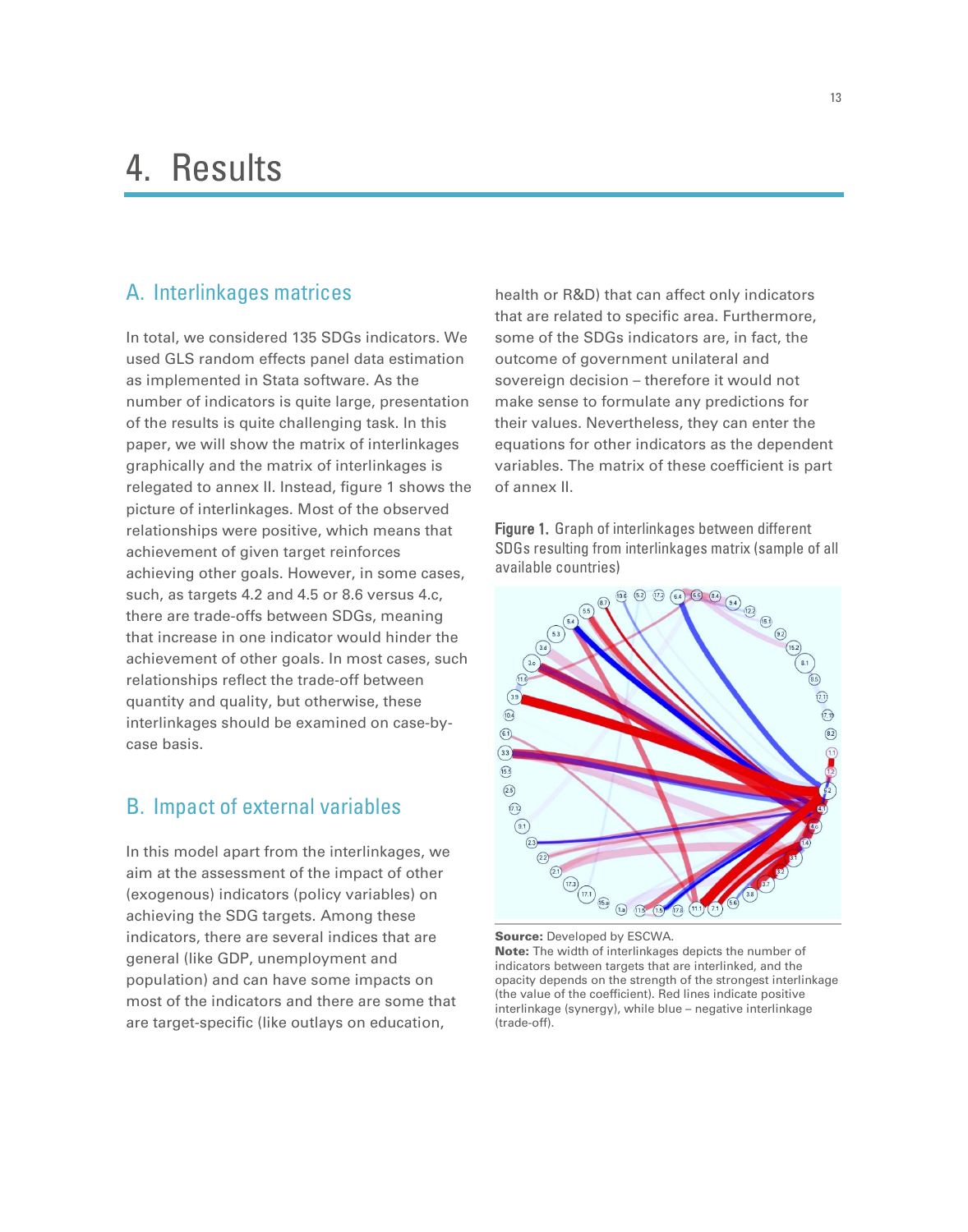

<span id="page-21-1"></span>Figure 2. The number of positive and negative interlinkages for exogenous (policy) variables

Source: Developed by ESCWA*.*

[Figure 2](#page-21-1) shows the number of positive and negative interlinkages for each of the indicator. In general, high GDP heavily supports achieving SDGs, while the population makes them more difficult to reach, which is in line with expectations. Negative impact fall in unemployment on some indicators may be surprising, but in some cases, high unemployment may support reaching the goals that require a lot of workforce in healthcare or education. [Figure 2](#page-21-1) also depicts that these *overarching* external indicators supports reaching many targets, while the influence of the remaining *sectoral* variables is relatively narrow.

#### <span id="page-21-0"></span>C. Indicators projection for the Arab countries

Another output of the interlinkages matrix can be the projections of SDGs indicators. As the relationship between SDGs indicators and such variables as GDP, unemployment and population were estimated, external forecasts of these variables can be used to project the value of indicators and assess the progress of countries in reaching the SDGs. Once these projections are ready, one can use methods as described in Nia (2017) for the tracking progress towards SDGs and assessing the achievement of these goals in the *baseline* scenario. This *baseline* scenario can be further used to compare with the scenarios with *policies*, to assess the impact of e.g. increase of expenditures on health on interconnected SDGs targets.

As the number of indicators is quite large (135- 583) endogenous variables, depending on the model specification), it is difficult to present them all in one graph. Nevertheless, [figure 3](#page-22-0) shows the exemplary dashboard, that can be used to present results on whether given target will be achieved or not. These projections can also be presented on interactive charts etc. Full projections of all 135 indicators in the smaller version of the model for the Arab region will be presented in the forthcoming dashboard.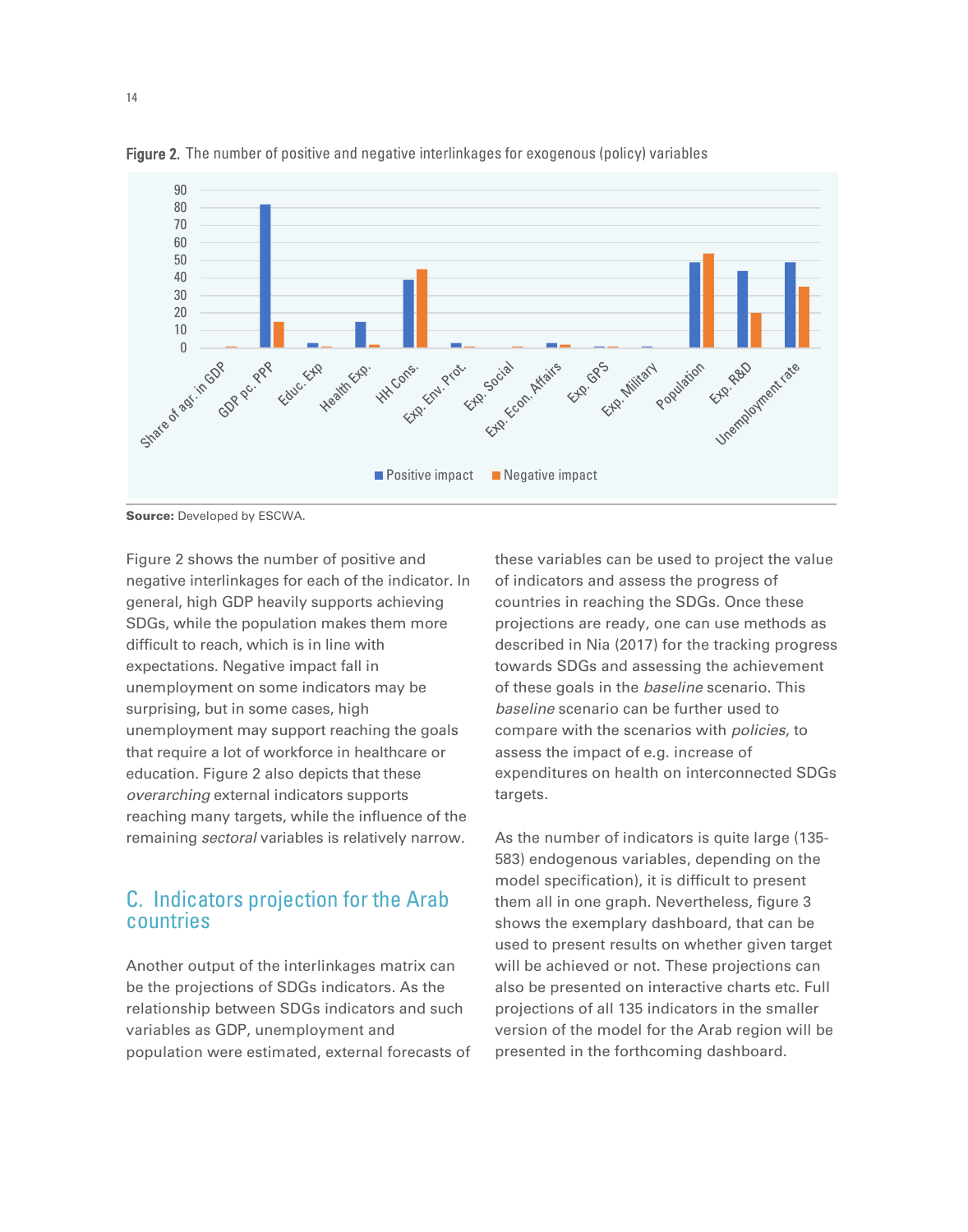|                         |            |                        | SeriesDescription                                                                                                                                                                                     |                            |               |                          |                  |                |               |               |
|-------------------------|------------|------------------------|-------------------------------------------------------------------------------------------------------------------------------------------------------------------------------------------------------|----------------------------|---------------|--------------------------|------------------|----------------|---------------|---------------|
|                         |            |                        |                                                                                                                                                                                                       |                            |               |                          |                  |                |               |               |
|                         | Goal arget | ind                    |                                                                                                                                                                                                       | <b>SeriesCode</b>          | <b>Target</b> | <b>Progress</b>          | <b>Off Track</b> |                |               |               |
|                         |            |                        |                                                                                                                                                                                                       |                            |               |                          |                  |                |               |               |
|                         |            |                        |                                                                                                                                                                                                       |                            |               |                          |                  | 2000           | 2015          | 2030          |
|                         |            | $1.1$ 1.1.1            | Employed population below international poverty line, by sex and age (%)                                                                                                                              | SI POV EMP1                | $<$ 5         | $5 - 20$                 | >20              | 0.1            | 0.1           | 0.0           |
|                         |            | $1.1$ 1.1.1            | Proportion of population below international poverty line (%)                                                                                                                                         | SI POV DAY1                | $<$ 5         | $5 - 20$                 | >20              | 3.8            | 0.2           | 0.1           |
|                         |            | $1.2$ 1.2.1            | Proportion of population living below the national poverty line (%)                                                                                                                                   | SI POV NAHC                | $\leq$        | $5 - 20$                 | >20              | 5.5            | 5.5           | 4.6           |
|                         |            | 1.4 1.4.1              | Proportion of population using basic drinking water services, by location (%)                                                                                                                         | SP ACS BSRVH2O             | >95           | $95 - 65$                | < 65             | 90.1           | 93.5          | 94.3<br>94.2  |
|                         |            | 1.41.4.1<br>1.51.5.1   | Proportion of population using basic sanitation services, by location (%)<br>Number of deaths and missing persons attributed to disasters per 100,000 population VC_DSR_MTMP                          | SP ACS BSRVSAN             | >95<br>< 0.1  | $95 - 65$<br>$0.1 - 0.5$ | < 65<br>>0.5     | 84.1           | 87.5          |               |
|                         |            | 1.5 1.5.3              | Score of adoption and implementation of national DRR strategies in line with the Sen SG_DSR_LGRGSR                                                                                                    |                            | >0.55         | $0.55 - 0.30$            | < 0.30           |                |               |               |
|                         |            | 1.5 1.5.4              | Proportion of local governments that adopt and implement local disaster risk reductidSG_DSR_SILS                                                                                                      |                            | >95           | 95-65                    | $65$             |                |               |               |
|                         |            | 1.a 1.a.2              | Proportion of total government spending on essential services, education (%)                                                                                                                          | SD XPD ESED                | >20           | $20 - 10$                | < 10             | 11.4           | 11.4          | 11.4          |
| $\overline{\mathbf{z}}$ |            | $2.1$ $2.1.1$          | Prevalence of undernourishment (%)                                                                                                                                                                    | SN_ITK_DEFC                | $<$ 5         | $5 - 20$                 | >20              | 10.2           | 4.6           | 3.8           |
|                         |            | $2.2$ $2.2.1$          | Proportion of children moderately or severely stunted (%)                                                                                                                                             | SH_STA_STUNT               | $\leq$        | $5 - 20$                 | >20              | 23.8           | 9.9           | 9.6           |
|                         |            | $2.2$ $2.2.2$          | Proportion of children moderately or severely overweight (%)                                                                                                                                          | SH_STA_OVRWGT              | $<$ 5         | $5 - 10$                 | < 10             | 14.9           | 12.2          | 12.3          |
|                         |            | $2.2$ $2.2.2$          | Proportion of children moderately or severely wasted (%)                                                                                                                                              | SH STA WASTE               | $<$ 5         | $5 - 10$                 | < 10             | 6.4            | 4.2           | 4.0           |
| $\overline{2}$          |            | 2.c 2.c.1              | Consumer Food Price Index                                                                                                                                                                             | AG FPA CFPI                | < 0.5         | $0.5 - 1$                | >1               |                | 0.9           | $1.2$         |
|                         |            | 3.13.1.1               | Maternal Mortality Ratio (per 100,000 live births)                                                                                                                                                    | SH.STA.MMRT                | <70           | 70-150                   | >150             | 164.0<br>94.2  | 100.0         | 100.0<br>92.5 |
|                         |            | 3.13.1.2<br>3.23.2.1   | Proportion of births attended by skilled health personnel (%)<br>Infant mortality rate (deaths per 1,000 live births)                                                                                 | SH_STA_BRTC<br>SH_DYN_IMRT | >95<br>$<$ 5  | $95 - 65$<br>$5 - 10$    | $65$<br>>10      | 33.3           | 97.0<br>21.4  | 19.3          |
|                         |            | $3.2$ $3.2.1$          | Under-five mortality rate, by sex (deaths per 1,000 live births)                                                                                                                                      | SH DYN MORT                | $\leq$        | $5 - 10$                 | >10              | 38.9           | 24.9          | 22.4          |
| з                       |            | 3.23.2.2               | Neonatal mortality rate (deaths per 1,000 live births)                                                                                                                                                | SH DYN NMRT                | $< 5$         | $5 - 10$                 | $>10$            | 21.2           | 15.5          | 13.4          |
|                         |            | 3.3 3.3.1              | Number of new HIV infections per 1,000 uninfected population, by sex and age (per 1 SH_HIV_INCD                                                                                                       |                            | $\leq$        | $5 - 10$                 | $>10$            | 0.0            | 0.1           | 0.0           |
|                         |            | 3.3 3.3.2              | Tuberculosis incidence (per 100,000 population)                                                                                                                                                       | SH_TBS_INCID               | $<$ 5         | $5 - 65$                 | >65              | 72.0           | 74.0          | 100.7         |
|                         |            | 3.3 3.3.3              | Malaria incidence per 1,000 population at risk (per 1,000 population)                                                                                                                                 | SH STA MALR                | $<$ 5         | $5 - 65$                 | >65              | 0.3            | 0.0           | 0.0           |
|                         |            | 3.4 3.4.1              | Mortality rate attributed to cardiovascular disease, cancer, diabetes or chronic respira SH_DTH_NCOM                                                                                                  |                            | $15$          | 15-25                    | $>25$            | 20.4           | 14.4          | 13.8          |
|                         |            | 3.4 3.4.2              | Suicide mortality rate, by sex (deaths per 100,000 population)                                                                                                                                        | SH STA SCIDE               | $3$           | $3 - 5$                  | >5               | 4.0            | 3.2           | 3.0           |
|                         |            | 3.6 3.6.1              | Death rate due to road traffic injuries (per 100,000 population)                                                                                                                                      | SH_STA_TRAF                | <10           | $10 - 20$                | >20              | 24.0           | 23.8          | 23.3          |
|                         |            | 3.7 3.7.1              | Proportion of women of reproductive age (aged 15-49 years) who have their need for SH_FPL_MTMM                                                                                                        |                            | >75           | $75 - 65$                | $65$             | 72.9           | 77.9          | 86.2          |
| $\overline{\mathbf{3}}$ |            | 3.7 3.7.2              | Adolescent birth rate (per 1,000 women aged 15-19 years)                                                                                                                                              | SP_DYN_ADKL                | < 10          | 10-30                    | >30              | 4.8            | 9.7           | 9.9           |
| $\overline{3}$          |            | 3.8 3.8.1              | Universal health coverage (UHC) service coverage index                                                                                                                                                | SH ACS UNHC                | >80           | 80-65                    | $65$             | 57.0           | 76.0          | 78.0          |
|                         |            | 3.9 3.9.1              | Age-standardized mortality rate attributed to household and ambient air pollution (d(SH_STA_ASAIRP                                                                                                    |                            | $20$          | 20-85                    | >85              |                | 43.0          | 39.3          |
| 3                       |            | 3.9 3.9.2              | Mortality rate attributed to unsafe water, unsafe sanitation and lack of hygiene (deat SH_STA_WASH                                                                                                    |                            | $\leq$        | $5 - 20$                 | >20              |                | 1.9           | 1.6           |
| $\overline{\mathbf{3}}$ |            | 3.9 3.9.3              | Mortality rate attributed to unintentional poisonings, by sex (deaths per 100,000 popuSH_STA_POISN                                                                                                    |                            | $<$ 5         | $5 - 20$                 | >20              | $1.2$          | 0.8           | 0.6           |
|                         |            | 3.a 3.a.1              | Age-standardized prevalence of current tobacco use among persons aged 15 years and SH_PRV_SMOK                                                                                                        |                            | $15$          | 15-20                    | $>20$            | 16.4           | 15.6          | 14.0          |
| 3                       |            | 3.c 3.c.1              | Health worker density, by type of occupation (per 10,000 population)                                                                                                                                  | SH MED HEAWOF              | >30           | 30-15                    | $<$ 15           | 2.8            | 4.6           | 4.9           |
| $\overline{\mathbf{3}}$ |            | 3.d3.d.1               | International Health Regulations (IHR) capacity, by type of IHR capacity (%)                                                                                                                          | SH IHR CAPS                | >95           | $95 - 65$                | < 65             | 100.0<br>100.0 | 100.0         | 100.0         |
| 4                       |            | 3.d.3.d.1<br>4.14.1.1  | International Health Regulations (IHR) capacity, by type of IHR capacity (%)<br>Minimum proficiency in mathematics, by education level and sex (%)                                                    | SH_IHR_CAPS<br>SE MAT PROF | >95<br>>90    | $95 - 65$<br>$90 - 65$   | < 65<br>$65$     | 57.4           | 100.0<br>19.0 | 100.0<br>20.1 |
| 4                       | 4.2        | 4.2.2                  | Participation rate in organized learning (one year before the official primary entry ageSE_PRE_PARTN                                                                                                  |                            | >90           | 90-65                    | $65$             |                | $3.4$ 100.0   | 100.0         |
|                         |            | 4.4 4.4.1              | Proportion of youth and adults with information and communications technology (ICTSE_ADT_ACTS                                                                                                         |                            | >75           | 75-50                    | $50$             |                |               |               |
| $\overline{4}$          |            | 4.5 4.5.1              | Gender parity index for achievement in mathematics, by education level (ratio)                                                                                                                        | SE GPI MATACH              | >0.95         | $0.95 - 0.65$            | < 0.65           | 0.7            | $1.2$         | 1.2           |
| $\overline{4}$          |            | 4.5 4.5.1              | Gender parity index for participation rate in organized learning (one year before the CSE_PRE_GPIPARTN                                                                                                |                            | >0.95         | $0.95 - 0.65$            | < 0.65           | 0.9            | 1.0           | 0.9           |
|                         | 4.5        | 4.5.1                  | Gender parity index of trained teachers, by education level (ratio)                                                                                                                                   | SE GPI TRATEA              | >0.95         | $0.95 - 0.65$            | < 0.65           |                |               |               |
| $\overline{4}$          |            | 4.5 4.5.1              | Language test parity index for achievement in mathematics, by education level (ratio) SE LGP ACHIMA                                                                                                   |                            | >0.95         | $0.95 - 0.65$            | < 0.65           | 0.7            | 1.3           | 1.2           |
| $\overline{4}$          |            | 4.5 4.5.1              | Low to high socio-economic parity status index for achievement in mathematics, by e SE_SEP_MATACH                                                                                                     |                            | >0.95         | $0.95 - 0.65$            | < 0.65           |                | 0.5           | 0.6           |
|                         |            | 4.5 4.5.1              | Rural to urban parity index for achievement in mathematics, by education level (ratio SE_URP_MATACH                                                                                                   |                            | >0.95         | $0.95 - 0.65$            | < 0.65           | 1.4            | 0.4           | 0.4           |
| 4                       |            | 4.a 4.a.1              | Schools with access to basic drinking water, by education level (%)                                                                                                                                   | SE ACC DWAT                | >95           | 95-65                    | < 65             |                |               |               |
| $\overline{4}$          |            | 4.a 4.a.1              | Schools with access to the internet for pedagogical purposes, by education level (%)                                                                                                                  | SE ACC INTN                | >95           | $95 - 65$                | < 65             |                |               |               |
|                         |            | 4.a 4.a.1              | Schools with access to access to single-sex basic sanitation, by education level (%)                                                                                                                  | SE ACC SANI                | >95           | $95 - 65$                | < 65             |                |               |               |
| 4                       |            | 4.a 4.a.1              | Schools with access to computers for pedagogical purposes, by education level (%)                                                                                                                     | SE ACC COMP                | >95           | $95 - 65$                | $65$             |                |               |               |
| 4                       |            | 4.a 4.a.1              | Schools with access to electricity, by education level (%)                                                                                                                                            | SE ACC ELEC                | >95           | $95 - 65$                | $65$             |                |               |               |
|                         |            | 4.a 4.a.1              | Schools with basic handwashing facilities, by education level (%)                                                                                                                                     | SE ACC HNWA                | >95           | $95 - 65$                | < 65             |                |               |               |
|                         |            | 4.c 4.c.1              | Proportion of teachers who have received at least the minimum organized teacher traSE_TRA_GRDL                                                                                                        |                            | >95           | 95-65                    | < 65             | 94.2           | 100.0         | 68.2          |
| 5 <sup>1</sup>          |            | 5.3 5.3.1              | Proportion of women aged 20-24 years who were married or in a union before age 15 SP DYN MRBF15                                                                                                       |                            | $\leq$ 1      | $1 - 10$                 | $>10$            |                | 0.4           | 0.5           |
| 5                       |            | 5.3 5.3.1              | Proportion of women aged 20-24 years who were married or in a union before age 18 SP_DYN_MRBF18                                                                                                       |                            | <5            | $5 - 20$                 | >20              |                | 2.5           | 2.5           |
| 5 <sub>l</sub>          |            | 5.5 5.5.1<br>5.5 5.5.1 | Proportion of elected seats held by women in deliberative bodies of local governmenSG_GEN_LOCGELS<br>Proportion of seats held by women in national parliaments (% of total number of seat SG_GEN_PARL |                            | >30           | $30 - 15$                | $15$             |                | 31.6          |               |
| 5                       |            | 5.5 5.5.2              | Proportion of women in managerial positions (%)                                                                                                                                                       | IC GEN MGTL                | >30<br>$>30$  | $30 - 15$<br>$30 - 15$   | $15$<br>$15$     | 3.4<br>5.2     | 9.4           | 51.1<br>12.2  |
|                         |            | 5.b 5.b.1              | Proportion of individuals who own a mobile telephone, by sex (%)                                                                                                                                      | IT_MOB_OWN                 | >90           | 90-20                    | $20$             |                |               |               |
| 6                       |            | 6.16.1.1               | Proportion of population using safely managed drinking water services, by urban/ruraSH_H2O_SAFE                                                                                                       |                            | >95           | 95-65                    | $65$             |                |               |               |
| 6                       |            | 6.266.2.1              | Proportion of population practicing open defecation, by urban/rural (%)                                                                                                                               | SH_SAN_DEFECT              | $<$ 5         | $5 - 20$                 | >20              | 5.9            | 0.8           | 3.0           |
| 6                       |            | 6.266.2.1              | Proportion of population using safely managed sanitation services, by urban/rural (%) SH SAN SAFE                                                                                                     |                            | >95           | 95-65                    | $65$             | 18.5           | 17.7          | 13.1          |
| 6                       |            | 6.266.2.1              | Proportion of population with basic handwashing facilities on premises, by urban/rur(SH_SAN_HNDWSI                                                                                                    |                            | >95           | $95 - 65$                | < 65             | 82.1           | 83.6          | 54.7          |
| 6                       |            | 6.3 6.3.1              | Proportion of safely treated domestic wastewater flows (%)                                                                                                                                            | EN_WWT_WWDS                | >80           | 80-65                    | $65$             |                | 17.7          | 24.7          |
| 6                       |            | 6.4 6.4.2              | Level of water stress: freshwater withdrawal as a proportion of available freshwater r ER H2O STRESS                                                                                                  |                            | $25$          | $25 - 75$                | $>75$            |                | 100.0         | 100.0         |

<span id="page-22-0"></span>Figure 3. Exemplary dashboard showing whether a given country achieved a Goal by 2000 and 2015, and if the Goal will be achieved in 2030

Source: Developed by ESCWA. l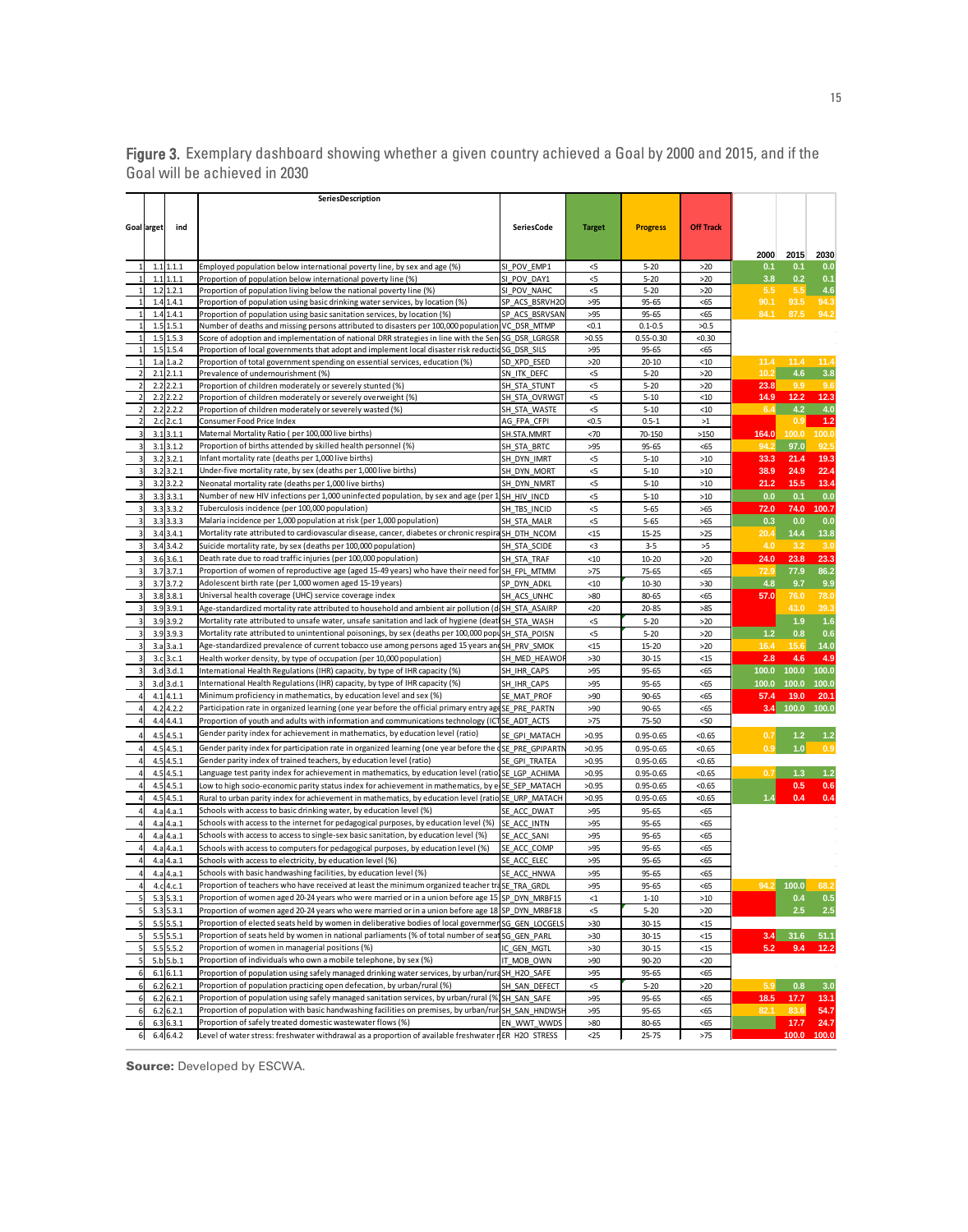#### <span id="page-23-0"></span>D. Optimization of SDG expenditures

Another use of the interlinkages matrix is the optimization of SDG expenditures, once a detailed cost of reaching a given target and its associated indicators is known. There is a growing interest in activities aimed at estimating the *cost* of achieving the SDGs. The SDG interlinkages matrix is an important policy tool, as it can be used to minimize the total cost of reaching the SDGs. Consequently, equation (4) may be extended to include the unit cost of improving the SDGs:

$$
log X = (I - A)^{-1}(Blog Y + Cz)
$$
 (5)

where  $C$  is the vector of unit costs of improving the indicators by one percent, and  $z$  is the total amount invested in reaching a specific goal. Subsequently, the following optimization problem may be solved:

$$
\min Z = \sum_{i \in S D G} z_i \tag{6}
$$

Subject to:

$$
(I - A)^{-1}(B \log Y + Cz) \ge \log X_{target}
$$
 (7)

Where  $X_{target}$  is the vector of target (desired) values of the SDG outcome target and corresponding indicators. As this is linear optimization problem, it can be solved using any software with linear optimization solver (including Excel). Preliminary results for Egypt suggest that expenditures can be optimized in such way, that total costs can be reduced by 22 per cent from the initial allocation, which is based on the sum of individual costs. Accordingly, these budget savings of 22 per cent are reached by reallocating investments in those SDGs that maximize the synergies and minimize trade-offs, without compromising the final outcome. Results of the optimization technique for selected Arab countries will be presented in the forthcoming paper.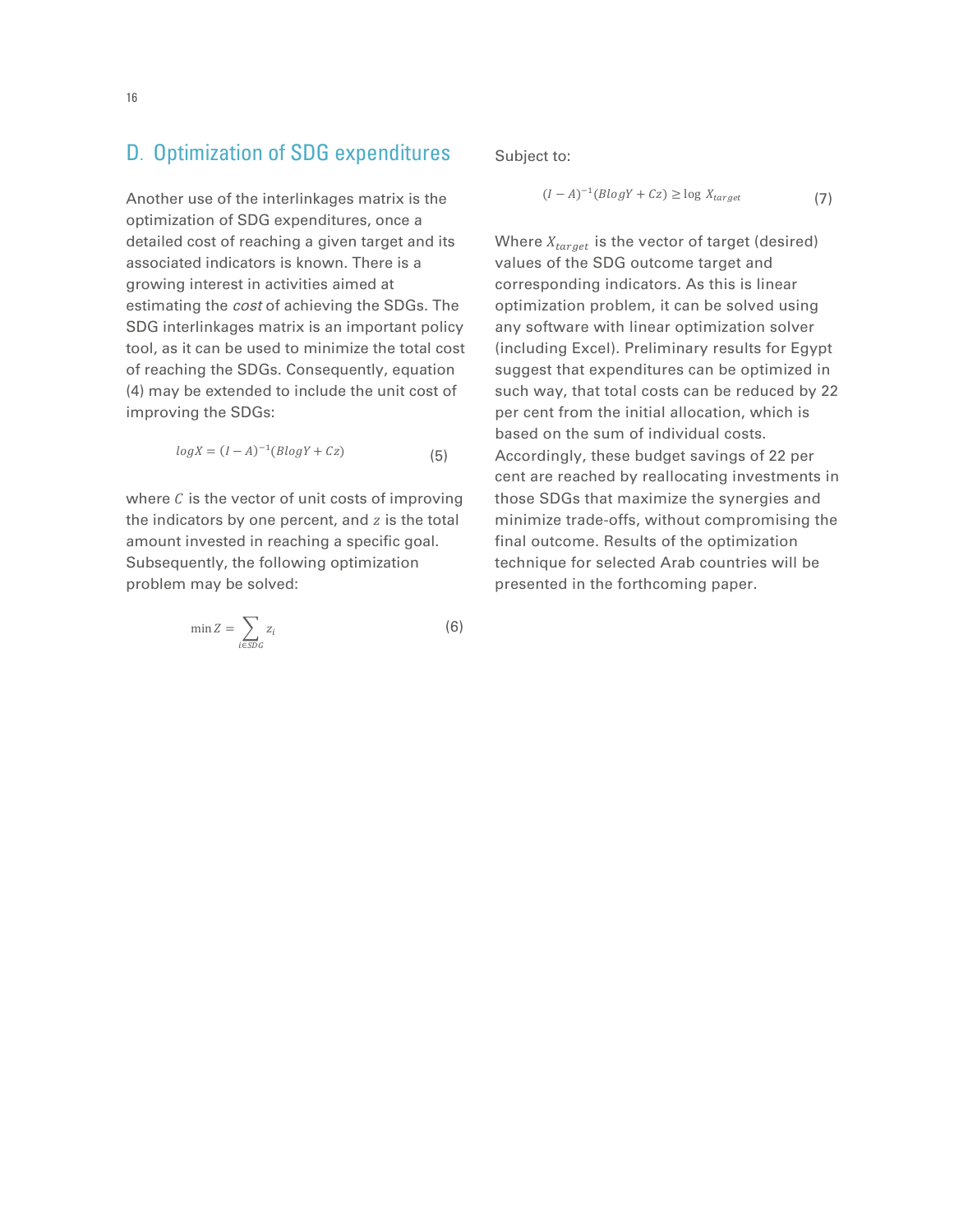### <span id="page-24-0"></span>5. Conclusions and direction for future research

This paper presents the overall framework for the estimation of the interlinkages of SDGs and how it can be used for impact analysis or future projections. We estimated 135 separate econometric panel models for each of the SDG indicator, so the number of interlinkages is quite large. Also, we shown, how this matrix can be used:

- 1. For integrated forecasting of the future developments of SDGs indicators – based on external projections of social and economic quantities, such as GDP, unemployment, population, the future trajectory of SDGs indicators can be forecasted.
- 2. For impact analysis policy influence on GDP and unemployment resulting from other kind of modelling (e.g. CGE modelling) can be translated into the impact on SDGs indicators through interlinkages matrix.
- 3. For costing the achievement of SDGs as outlays spent on achieving one SDGs will affect also the distance to be achieved for other indices.
- 4. For optimizing the use of SDG interlinkages, while minimizing the total costs of achieving the SDGs.
- 5. As a standalone tool, that can be used for the assessment of relative strength between different interlinkages.

There are few main conclusions from the analysis. Firstly, there are lot of both positive

and negative interlinkages between SDGs and attempts to cost the achievement of SDGs or to project future developments without considering them is seriously flawed. Secondly, developments of *overarching*  indicators, such as GDP *per capita*, unemployment and population shape the projections of many SDGs targets and general economic development is crucial for the fast achievement of the desired values of SDGs indicators. Thirdly, achievement of many SDGs would be difficult and there are very few policy areas in which there are golden bullets to allow for quick achievement of given target.

As the number of interlinkages is huge, it is difficult to analyse them case-by-case. Nevertheless, it would be beneficial for the analysis, to present and describe interlinkages for each goal separately and possibly correcting the matrices presented above. Full understanding of the relationships that we briefly described above (and presented in [figure 1\)](#page-20-3) as well as the influence of external policy indicators on reaching SDGs is required for building robust projections that will tell what the countries should do to reach as many SDGs as possible. Furthermore, as these interlinkages are country-specific, it would be beneficial to explore the difference in reaction of countries to different fiscal stimulus, and how efficient are different tools in reaching the SDGs targets, depending on individual characteristics of the country. This should be further explored in future research.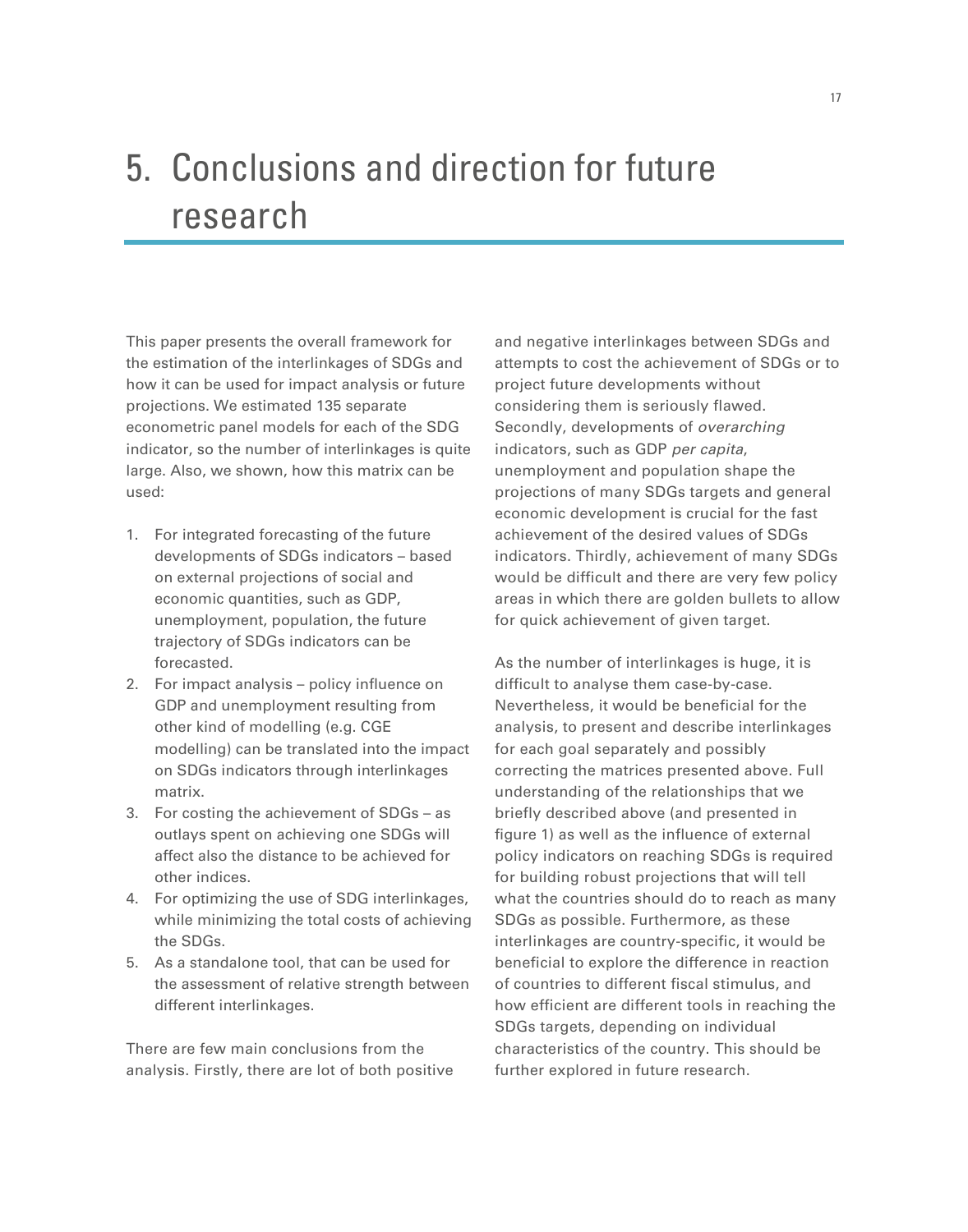### <span id="page-25-0"></span>References

- Cameron Allen, Graciela Metternicht, and Thomas Wiedmann. Initial progress in implementing the sustainable development goals (sdgs): a review of evidence from countries. *Sustainability Science*, 13(5):1453-1467, 2018.
- Barbier and Joanne C Burgess. Sustainable development goal indicators: Analyzing trade-offs and complementarities. *World Development*, 122:295-305, 2019.
- Blomstedt, Zulfiqar A Bhutta, Johan Dahlstrand, Peter Friberg, Lawrence O Gostin, M˚ans Nilsson, Nelson K Sewankambo, G¨oran Tomson, and Tobias Alfv´en. Partnerships for child health: capitalising on links between the sustainable development goals. *Bmj*, 360:k125, 2018.
- Breuer, Hannah Janetschek, and Daniele Malerba. Translating sustainable development goal (sdg) interdependencies into policy advice. *Sustainability*, 11(7):2092, 2019.
- Cameron Allen, Graciela Metternicht, and Thomas Wiedmann. Prioritising sdg targets: Assessing baselines, gaps and interlinkages. *Sustainability Science*, 14(2):421-438, 2019.
- Cameron Allen, Graciela Metternicht, Thomas Wiedmann, and Matteo Pedercini. Greater gains for Australia by tackling all sdgs but the last steps will be the most challenging. *Nature Sustainability*, 2(11):1041-1050, 2019.
- Cook, N´ına Saviolidis, Brynhildur Davısdottir, L´ara J´ohannsd´ottir, and Snjolfur Olafsson. Synergies and trade-offs in the sustainable development goals – the implications of the Icelandic tourism sector. *Sustainability*, 11(15), 2019.
- Dawes. Are the sustainable development goals self-consistent and mutually achievable? *Sustainable Development*, 2019.
- Dorgo, Viktor Sebestyen, and Janos Abonyi. Evaluating the interconnectedness of the sustainable development goals based on the causality analysis of sustainability indicators. *Sustainability*, 10(10):3766, 2018.
- Fuso Nerini, Benjamin Sovacool, Nick Hughes, Laura Cozzi, Ellie Cosgrave, Mark Howells, Massimo Tavoni, Julia Tomei, Hisham Zerriffi, and Ben Milligan. Connecting climate action with other sustainable development goals. *Nature Sustainability*, 2(8):674- 680, 2019.
- Fuso Nerini, Julia Tomei, Long Seng To, Iwona Bisaga, Priti Parikh, Mairi Black, Aiduan Borrion, Catalina Spataru, Vanesa Cast´an Broto, Gabrial Anandarajah, and others. Mapping synergies and trade-offs between energy and the sustainable development goals. *Nature Energy*, 3(1):10-15, 2018.
- Griggs, Mans Nilsson, A Stevance, David McCollum, and others. *A guide to SDG interactions: from science to implementation*. International Council for Science, Paris, 2017.
- JRC 2019, Interlinkages and policy coherence for the Sustainable Development Goals implementation, European Commission Joint Research Centre, 2019.
- Kunčič, Aljaž.(2019), Prioritising The Sustainable Development Goals Using A Network Approach: SDG Linkages And Groups 1 Teorija in praksa 56 (2019): 418-514.
- Le Blanc. Towards integration at last? the sustainable development goals as a network of targets. *Sustainable Development*, 23(3):176-187, 2015.
- Lusseau and Francesca Mancini. Income-based variation in sustainable development goal interaction networks. *Nature Sustainability*, 2(3):242, 2019.
- McCollum, Luis Gomez Echeverri, Sebastian Busch, Shonali Pachauri, Simon Parkinson, Joeri Rogelj, Volker Krey, Jan C Minx, M˚ans Nilsson, Anne-Sophie Stevance, and others. Connecting the sustainable development goals by their energy inter-linkages. *Environmental Research Letters*, 13(3):033006, 2018.
- Neher F. Buscaglia D. Miola A., Borchard S. Interlinkages and policy coherence for the sustainable development goals implementation: An operational method to identify trade-offs and co-benefits in a systemic way. Technical report, Publications Office of the European Union, 2019.
- Nerini, Francesco Fuso, Benjamin Sovacool, Nick Hughes, Laura Cozzi, Ellie Cosgrave, Mark Howells, Massimo Tavoni, Julia Tomei, Hisham Zerriffi, and Ben Milligan. "Connecting climate action with other Sustainable Development Goals". *Nature Sustainability* 2, No. 8 (2019): 674-680.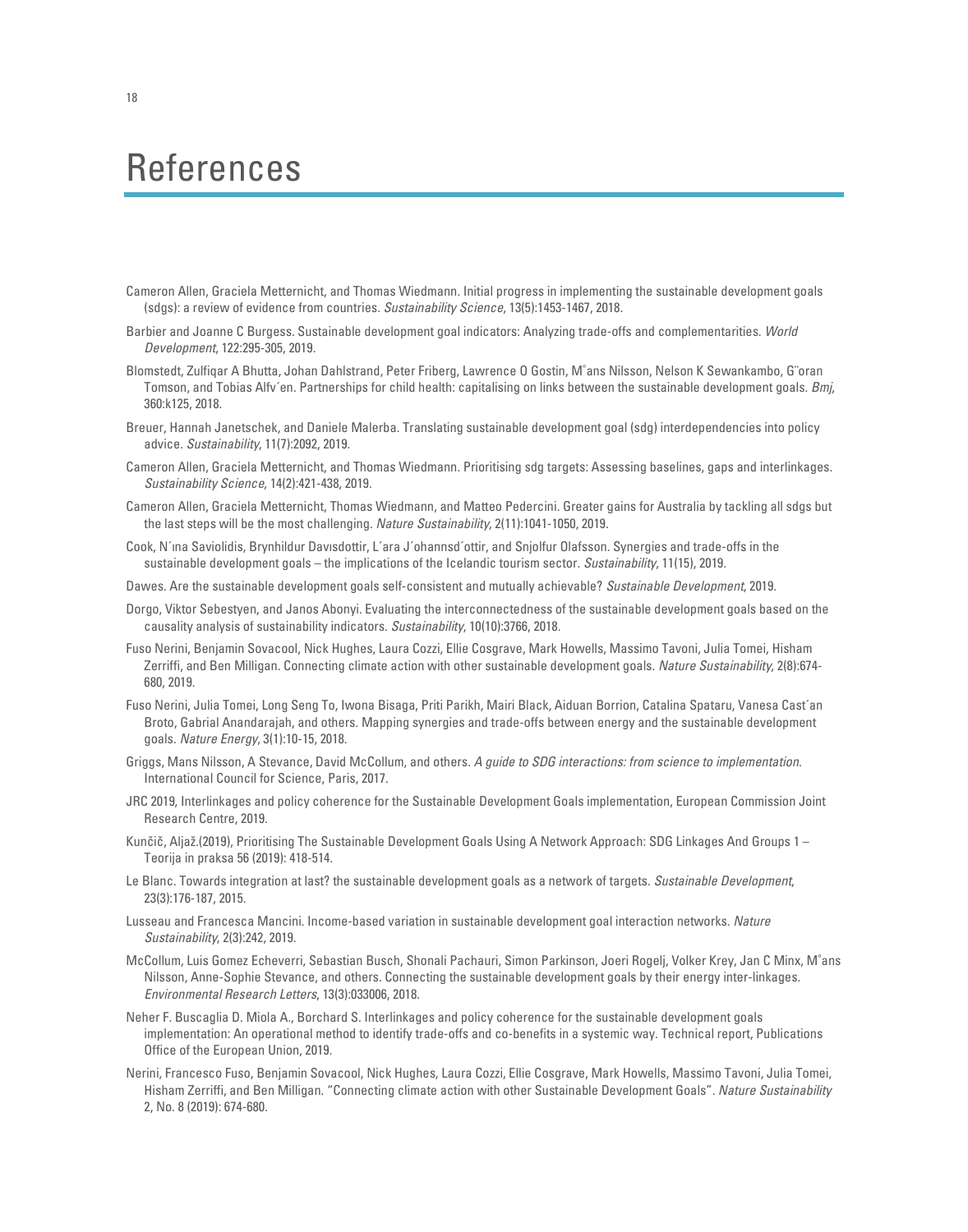Nia (2017), Tracking progress towards the SDGs: measuring the otherwise ambiguous progress, SD/WP/05/May 2017, United Nations

- Nilsson, Dave Griggs, and Martin Visbeck. Policy: map the interactions between sustainable development goals. *Nature News*, 534(7607): 320, 2016.
- Nilsson, Elinor Chisholm, David Griggs, Philippa Howden-Chapman, David McCollum, Peter Messerli, Barbara Neumann, Anne-Sophie Stevance, Martin Visbeck, and Mark Stafford-Smith. Mapping interactions between the sustainable development goals: lessons learned and ways forward. *Sustainability science*, 13(6):1489-1503, 2018.
- Ospina-Forero, Gonzalo Castañeda Ramos, and Omar A Guerrero. Estimating networks of sustainable development goals. Available at *SSRN 3385362*, 2019.
- Pedercini, Steve Arquitt, David Collste, and Hans Herren. Harvesting synergy from sustainable development goal interactions. *Proceedings of the National Academy of Sciences*, 116(46):23021-23028, 2019.
- Pradhan, Luís Costa, Diego Rybski, Wolfgang Lucht, and Jurgen P Kropp. A systematic study of sustainable development goal (sdg) interactions. *Earth's Future*, 5(11):1169-1179, 2017.
- Randers, Johan Rockstr¨om, Per-Espen Stoknes, Ulrich Goluke, David Collste, Sarah E Cornell, and Jonathan Donges. Achieving the 17 sustainable development goals within 9 planetary boundaries. *Global Sustainability*, 2, 2019.
- Scherer, Paul Behrens, Arjan de Koning, Reinout Heijungs, Benjamin Sprecher, and Arnold Tukker. Trade-offs between social and environmental sustainable development goals. *Environmental science & policy*, 90:65-72, 2018.
- Sebestyen, Miklos Bulla, Akos Redey, and Janos Abonyi. Network model-based analysis of the goals, targets and indicators of sustainable development for strategic environmental assessment. *Journal of environmental management*, 238:126-135, 2019.
- Singh, Andrés M Cisneros-Montemayor, Wilf Swartz, William Cheung, J Adam Guy, Tiff-Annie Kenny, Chris J McOwen, Rebecca Asch, Jan Laurens Geffert, Colette CC Wabnitz, and others. A rapid assessment of co-benefits and trade-offs among sustainable development goals. *Marine Policy*, 93:223-231, 2018.
- Tosun and Julia Leininger. Governing the interlinkages between the sustainable development goals: Approaches to attain policy integration. *Global Challenges*, 1(9):1700036, 2017.
- Van Soest, Detlef P van Vuuren, Jerome Hilaire, Jan C Minx, Mathijs JHM Harmsen, Volker Krey, Alexander Popp, Keywan Riahi, and Gunnar Luderer. Analysing interactions among sustainable development goals with integrated assessment models. *Global Transitions*, 1:210-225, 2019.
- Yeh, Haw-Jeng Chiou, Ai-Wei Wu, Ho-Ching Lee, and Homer C Wu. Diverged preferences towards sustainable development goals? a comparison between academia and the communication industry. *International journal of environmental research and public health*, 16(22):4577, 2019.
- Zelinka and Bernard Amadei. A systems approach for modeling interactions among the sustainable development goals part 2: System dynamics. *International Journal of System Dynamics Applications (IJSDA)*, 8(1):41-59, 2019.
- Zelinka and Bernard Amadei. Systems approach for modeling interactions among the sustainable development goals part 1: Crossimpact network analysis. *International Journal of System Dynamics Applications (IJSDA)*, 8(1):23-40, 2019.
- Zhou, Xin and Mustafa Moinuddin (2017): Sustainable Development Goals Interlinkages and Network Analysis: A Practical Tool for SDG Integration and Policy Coherence. Institute for Global Environmental Strategies (IGES).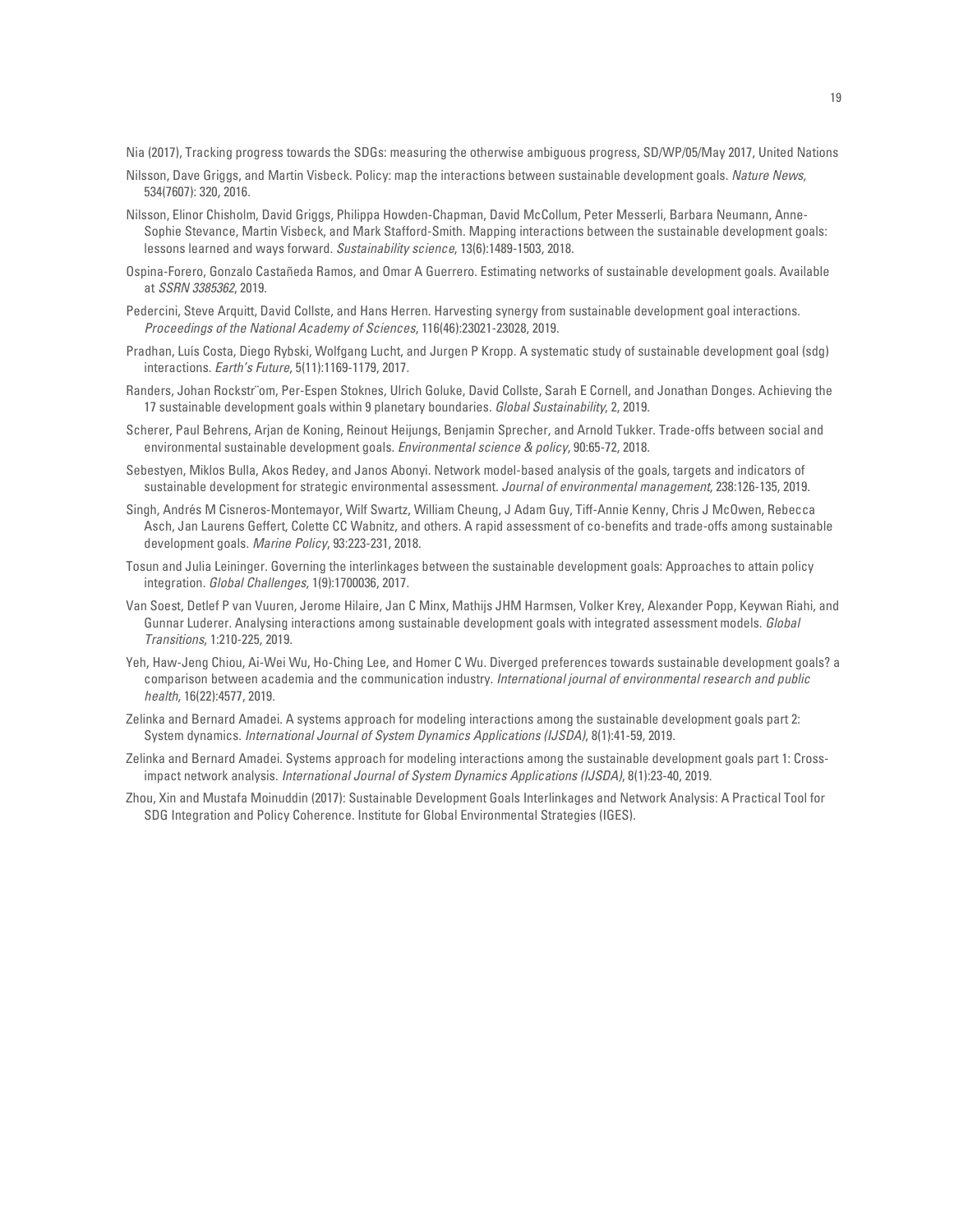والمتنا والمتنا والمتواطئ والمتنا والمتنا المتنا والمتنا المتنا والمتنا والمتنا والمتا المتنا المتنا والمتنا والمت

and the first party